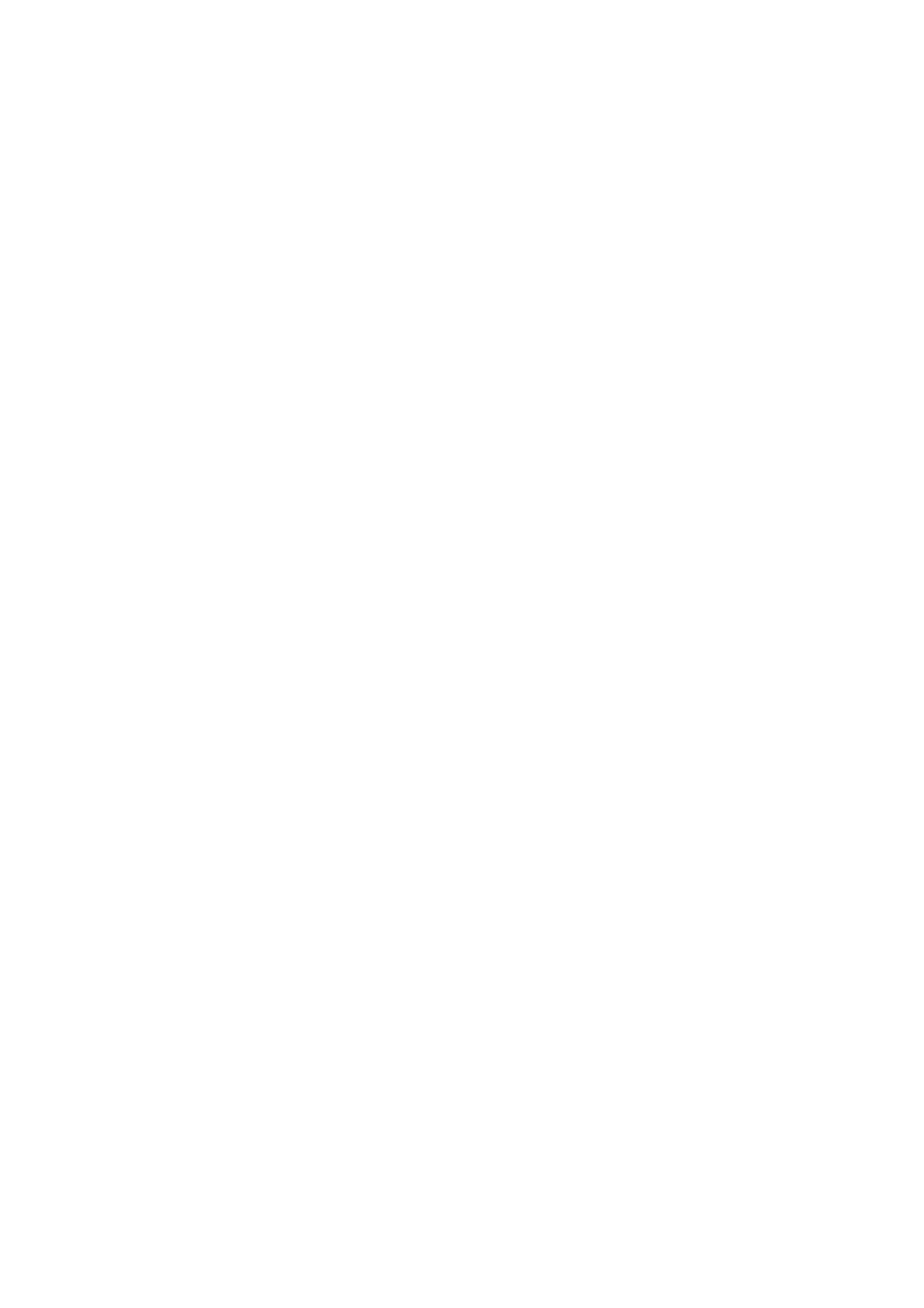## Red Hat JBoss Enterprise Application Platform 7.0 How to Configure Identity Management

For Use with Red Hat JBoss Enterprise Application Platform 7.0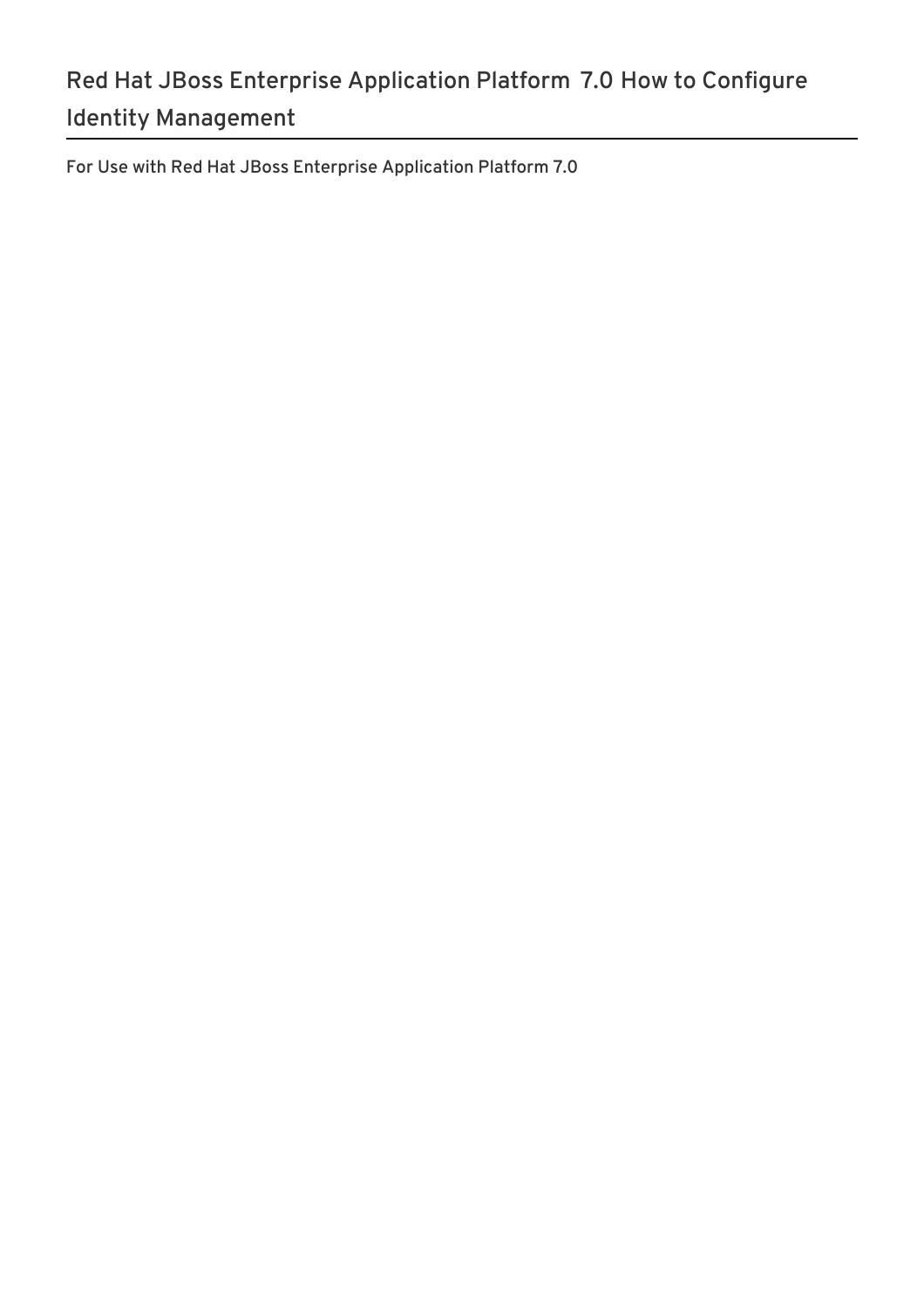## **Legal Notice**

Copyright © 2018 Red Hat, Inc.

The text of and illustrations in this document are licensed by Red Hat under a Creative Commons Attribution–Share Alike 3.0 Unported license ("CC-BY-SA"). An explanation of CC-BY-SA is available at

http://creativecommons.org/licenses/by-sa/3.0/

. In accordance with CC-BY-SA, if you distribute this document or an adaptation of it, you must provide the URL for the original version.

Red Hat, as the licensor of this document, waives the right to enforce, and agrees not to assert, Section 4d of CC-BY-SA to the fullest extent permitted by applicable law.

Red Hat, Red Hat Enterprise Linux, the Shadowman logo, JBoss, OpenShift, Fedora, the Infinity logo, and RHCE are trademarks of Red Hat, Inc., registered in the United States and other countries.

Linux ® is the registered trademark of Linus Torvalds in the United States and other countries.

Java ® is a registered trademark of Oracle and/or its affiliates.

XFS ® is a trademark of Silicon Graphics International Corp. or its subsidiaries in the United States and/or other countries.

MySQL ® is a registered trademark of MySQL AB in the United States, the European Union and other countries.

Node.js ® is an official trademark of Joyent. Red Hat Software Collections is not formally related to or endorsed by the official Joyent Node.js open source or commercial project.

The OpenStack ® Word Mark and OpenStack logo are either registered trademarks/service marks or trademarks/service marks of the OpenStack Foundation, in the United States and other countries and are used with the OpenStack Foundation's permission. We are not affiliated with, endorsed or sponsored by the OpenStack Foundation, or the OpenStack community.

All other trademarks are the property of their respective owners.

## **Abstract**

This guide explores how to use LDAP directories and other identity stores for use with JBoss EAP management interfaces and security domains. This guide expands on the concepts provided in the JBoss EAP Security Architecture, and should be reviewed after administrators have basic knowledge of LDAP and a solid understanding of security concepts within JBoss EAP.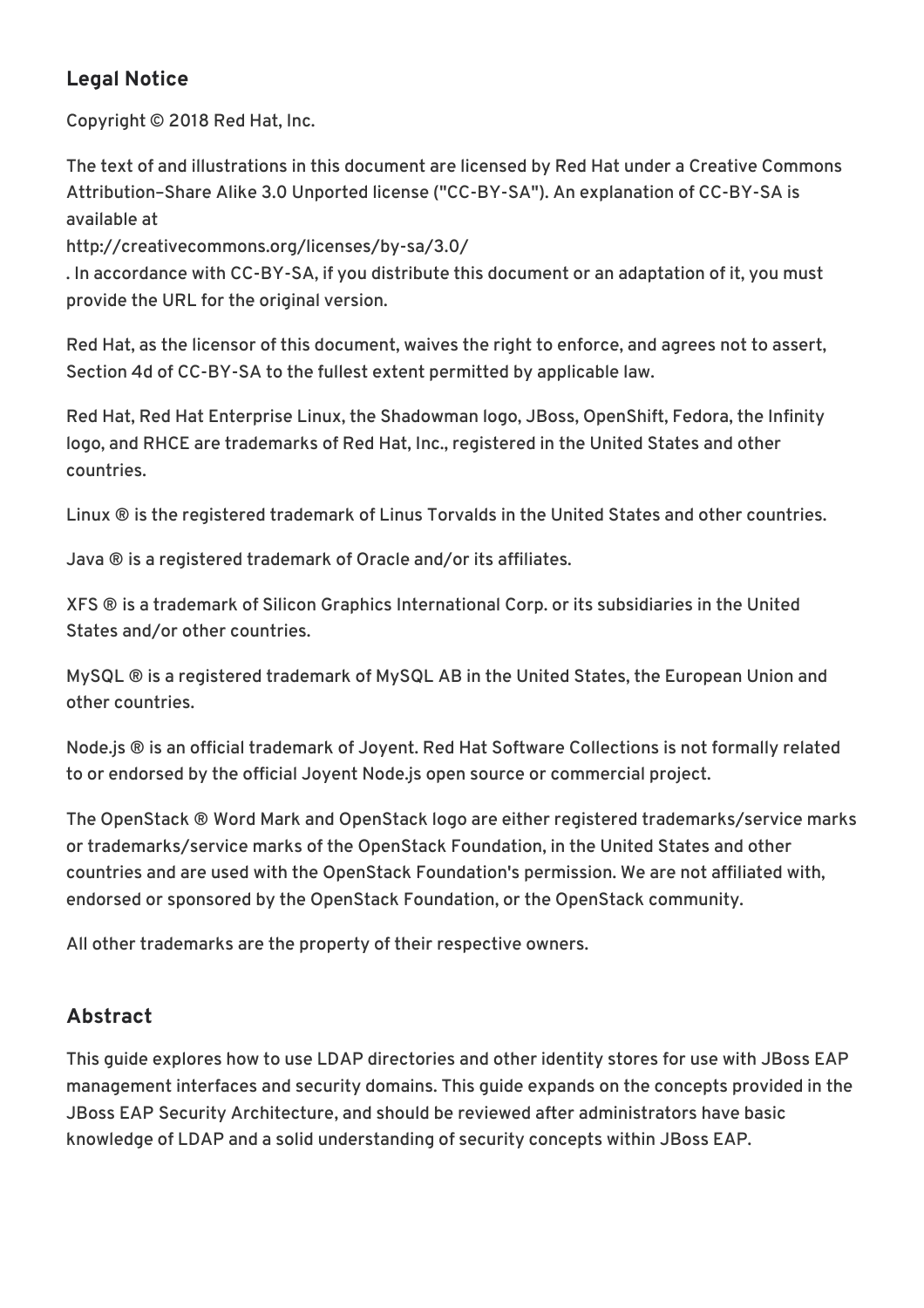## **Table of Contents**

| 1.1. LDAP OVERVIEW                                                                               |    |
|--------------------------------------------------------------------------------------------------|----|
|                                                                                                  |    |
| 2.1. BASIC SETUP                                                                                 |    |
| 2.2. USING SSL/TLS FOR THE OUTBOUND LDAP CONNECTION                                              |    |
| 2.3. LDAP AND RBAC                                                                               |    |
| 2.3.1. Using LDAP and RBAC Independently                                                         |    |
| 2.3.2. Combining LDAP and RBAC for Authorization                                                 |    |
| 2.3.2.1. Using group-search                                                                      |    |
| 2.3.2.2. Using username-to-dn                                                                    |    |
| 2.3.2.3. Mapping LDAP Group Information to RBAC Roles                                            | 17 |
| 2.4. ENABLING CACHING                                                                            | 20 |
| 2.4.1. Cache Configuration                                                                       | 21 |
| 2.4.2. Example                                                                                   |    |
| 2.4.2.1. Reading the Current Cache Configuration                                                 | 23 |
| 2.4.2.2. Enabling a Cache                                                                        | 24 |
| 2.4.2.3. Inspecting an Existing Cache                                                            | 24 |
| 2.4.2.4. Testing an Existing Cache's Contents                                                    | 25 |
| 2.4.2.5. Flushing a Cache                                                                        | 25 |
| 2.4.2.6. Removing a Cache                                                                        | 25 |
|                                                                                                  |    |
| 3.1. LDAPEXTENDED LOGIN MODULE                                                                   | 26 |
| 3.1.1. Configuring a Security Domain to use the LdapExtended Login Module                        | 26 |
| 3.1.1.1. Configuring a Security Domain to use the LdapExtended Login Module for Active Directory | 28 |
| CHAPTER 4. CONFIGURING A SECURITY DOMAIN TO USE A DATABASE                                       | 30 |
| 4.1. DATABASE LOGIN MODULE                                                                       | 30 |
| 4.1.1. Configuring a Security Domain to use the Database Login Module                            | 30 |
|                                                                                                  |    |
| 5.1. USERSROLES LOGIN MODULE                                                                     | 32 |
| 5.1.1. Configuring a Security Domain to use the Users Roles Login Module                         | 32 |
| CHAPTER 6. CONFIGURING A SECURITY DOMAIN TO USE CERTIFICATE-BASED AUTHENTICATION                 | 33 |
| 6.1. CREATING A SECURITY DOMAIN WITH CERTIFICATE-BASED AUTHENTICATION                            | 33 |
| 6.2. CONFIGURING AN APPLICATION TO USE A SECURITY DOMAIN WITH CERTIFICATE-BASED                  |    |
| <b>AUTHENTICATION</b>                                                                            | 34 |
| <b>6.3. CONFIGURING THE CLIENT</b>                                                               | 35 |
|                                                                                                  |    |
|                                                                                                  |    |
|                                                                                                  |    |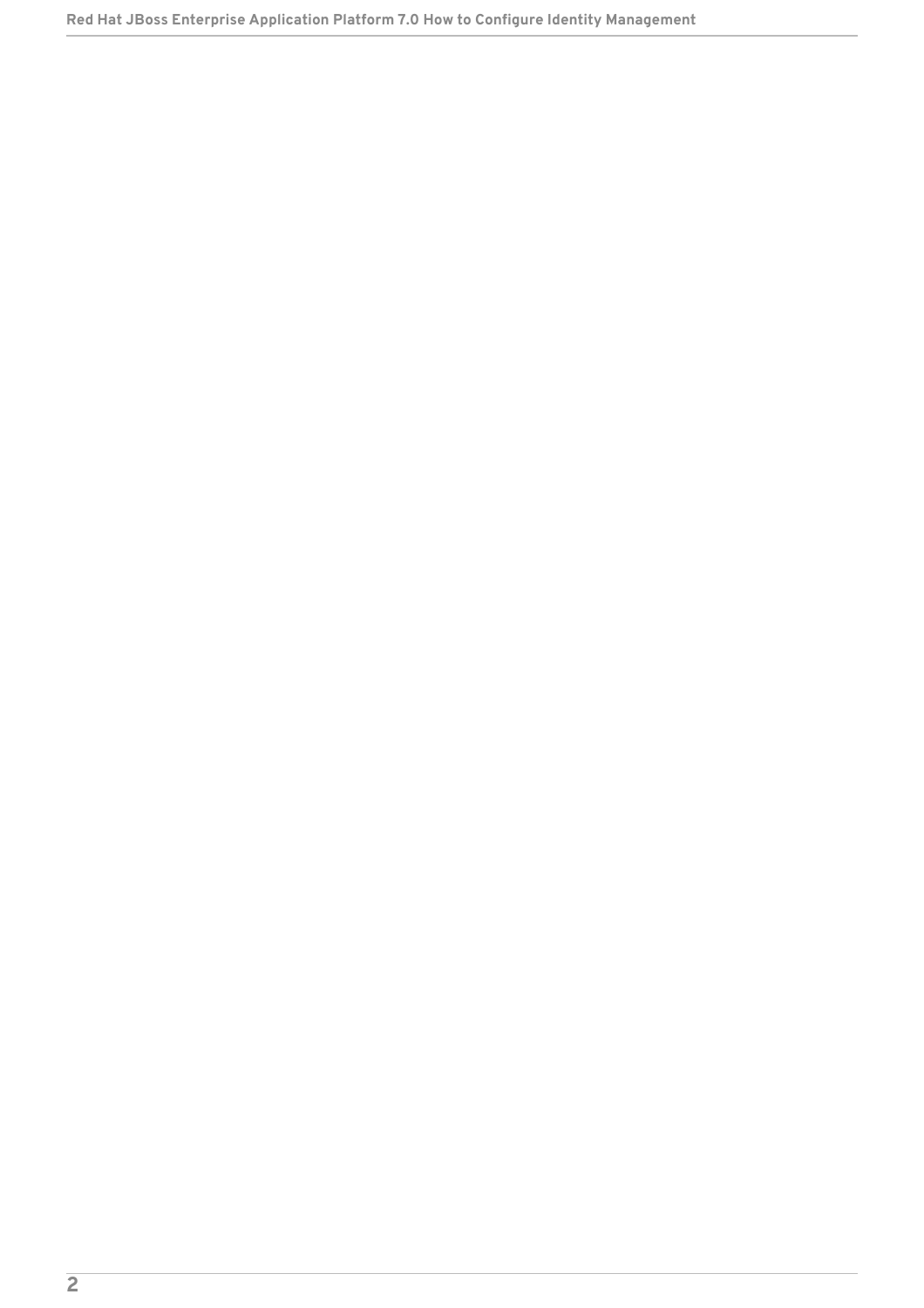## **CHAPTER 1. IDENTITY MANAGEMENT OVERVIEW**

<span id="page-6-0"></span>The basics behind identity management and identity stores are covered in the *Single Sign On (SSO)* section of the Red Hat JBoss Enterprise Application Platform Security [Architecture](https://access.redhat.com/documentation/en-us/red_hat_jboss_enterprise_application_platform/7.0/html-single/security_architecture/#single_sign_on_sso) Guide . These concepts can also be applied to providing security for the JBoss EAP management interfaces and web applications outside of SSO. More specifically, this document covers configuring different identity stores for identity management in JBoss EAP for securing the management interfaces (LDAP) as well with security domains (LDAP, Database, and Filesystem).

## <span id="page-6-1"></span>**1.1. LDAP OVERVIEW**

The basics of LDAP as well as a basic use case are described in the [LDAP](https://access.redhat.com/documentation/en-us/red_hat_jboss_enterprise_application_platform/7.0/html-single/security_architecture/#ldap) and Example [Scenarios](https://access.redhat.com/documentation/en-us/red_hat_jboss_enterprise_application_platform/7.0/html-single/security_architecture/#example_scenarios) sections of the Red Hat JBoss Enterprise Application Platform Security [Architecture](https://access.redhat.com/documentation/en-us/red_hat_jboss_enterprise_application_platform/7.0/html-single/security_architecture/) Guide document. It also describes the LDAP-related login modules for security domains in the Security [Subsystem](https://access.redhat.com/documentation/en-us/red_hat_jboss_enterprise_application_platform/7.0/html-single/security_architecture/#security_subsystem) section.

In general, LDAP, in the context of JBoss EAP, is used as an identity store for security domains and security realms. It can be used to make authentication decisions as well as serve as an authorization authority for JBoss EAP and applications deployed to it. Various role and access information about principals can be stored in an LDAP directory which may be used directly by JBoss EAP or mapped to existing JBoss EAP roles.



## **NOTE**

Similar to using a database or other external datastores to house identity information, performance of data access and data transport between the datastore and the JBoss EAP instance may have a performance impact on authenticating and authorizing principals.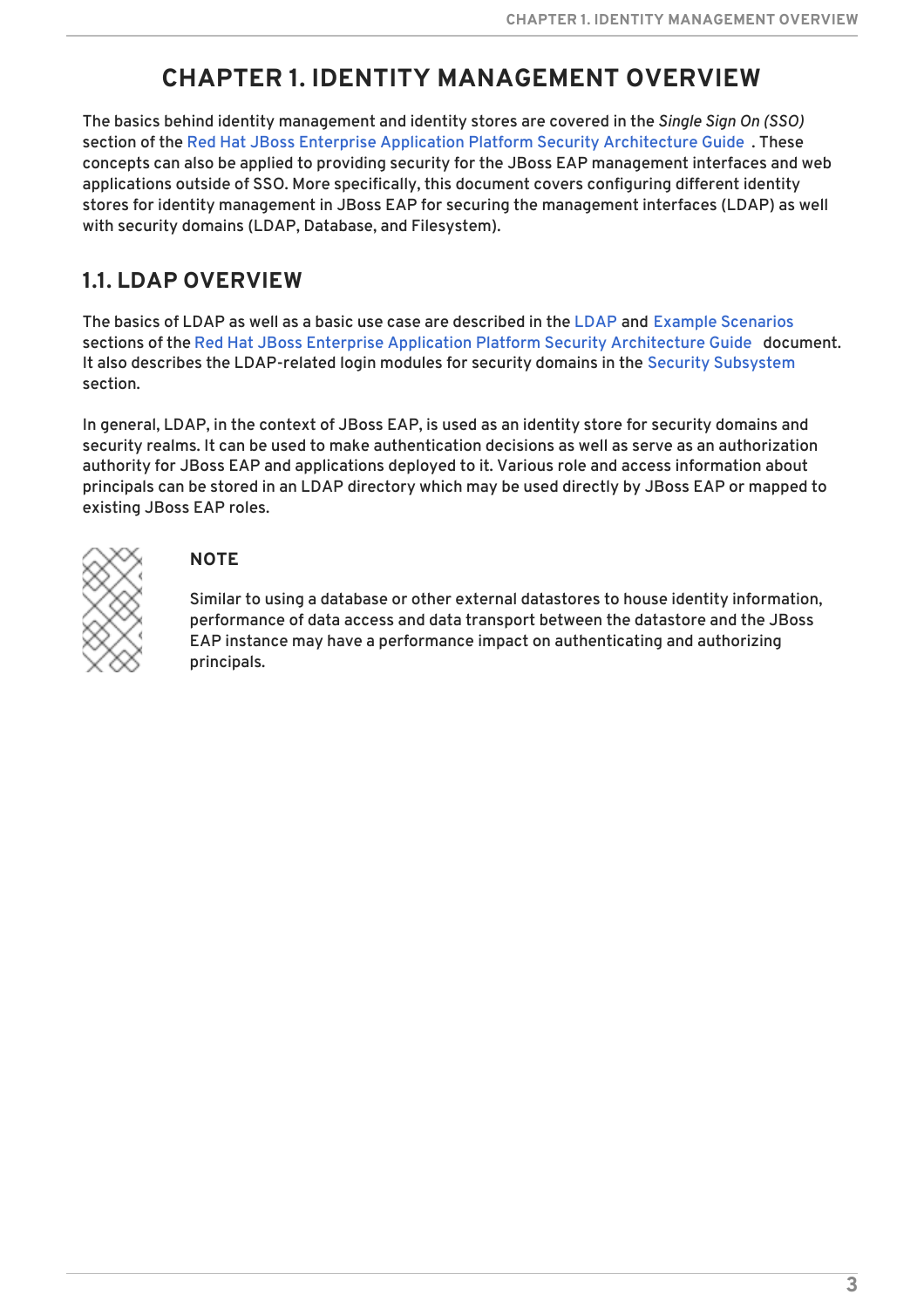## <span id="page-7-0"></span>**CHAPTER 2. SECURING THE MANAGEMENT INTERFACES WITH LDAP**

The Management Interfaces can authenticate against an LDAP server (including Microsoft Active Directory) instead of the property-file based security realms configured by default. This is accomplished by using an LDAP authenticator. An LDAP authenticator operates by first establishing a connection (using an outbound LDAP connection) to the remote directory server. It then performs a search using the username which the user passed to the authentication system, to find the fullyqualified distinguished name (DN) of the LDAP record. If successful, a new connection is established, using the DN of the user as the credential, and password supplied by the user. If this second connection and authentication to the LDAP server is successful, the DN is verified to be valid and authentication has succeeded.



#### **NOTE**

Securing the Management Interfaces with LDAP changes the authentication from digest to BASIC/Plain, which by default, will cause usernames and passwords to be sent over the network in the clear. SSL/TLS can be enabled on the outbound [connection](#page-12-0) to encrypt this traffic and avoid sending this information in the clear.

## <span id="page-7-1"></span>**2.1. BASIC SETUP**

To use an LDAP directory server as the authentication source for any or all of the management interfaces, the following steps must be performed:

1. Create an outbound connection to the LDAP server.

The purpose of creating an outbound LDAP connection is to allow the security realm (and the JBoss EAP instance) to establish a connection to the LDAP server. This is similar to the case of creating a datasource for use with the *Database* login module in a security domain.

| <b>Attribute</b>        | <b>Required</b> | <b>Description</b>                                                                                                              |
|-------------------------|-----------------|---------------------------------------------------------------------------------------------------------------------------------|
| url                     | yes             | The URL address of the<br>directory server.                                                                                     |
| search-dn               | no              | The fully distinguished name<br>(DN) of the user authorized to<br>perform searches.                                             |
| search-credential       | no              | The password of the user<br>authorized to perform<br>searches.                                                                  |
| initial-context-factory | no              | The initial context factory to<br>use when establishing the<br>connection. Defaults to<br>com.sun.jndi.ldap.LdapCtxFa<br>ctory. |

The LDAP outbound connection allows the following attributes: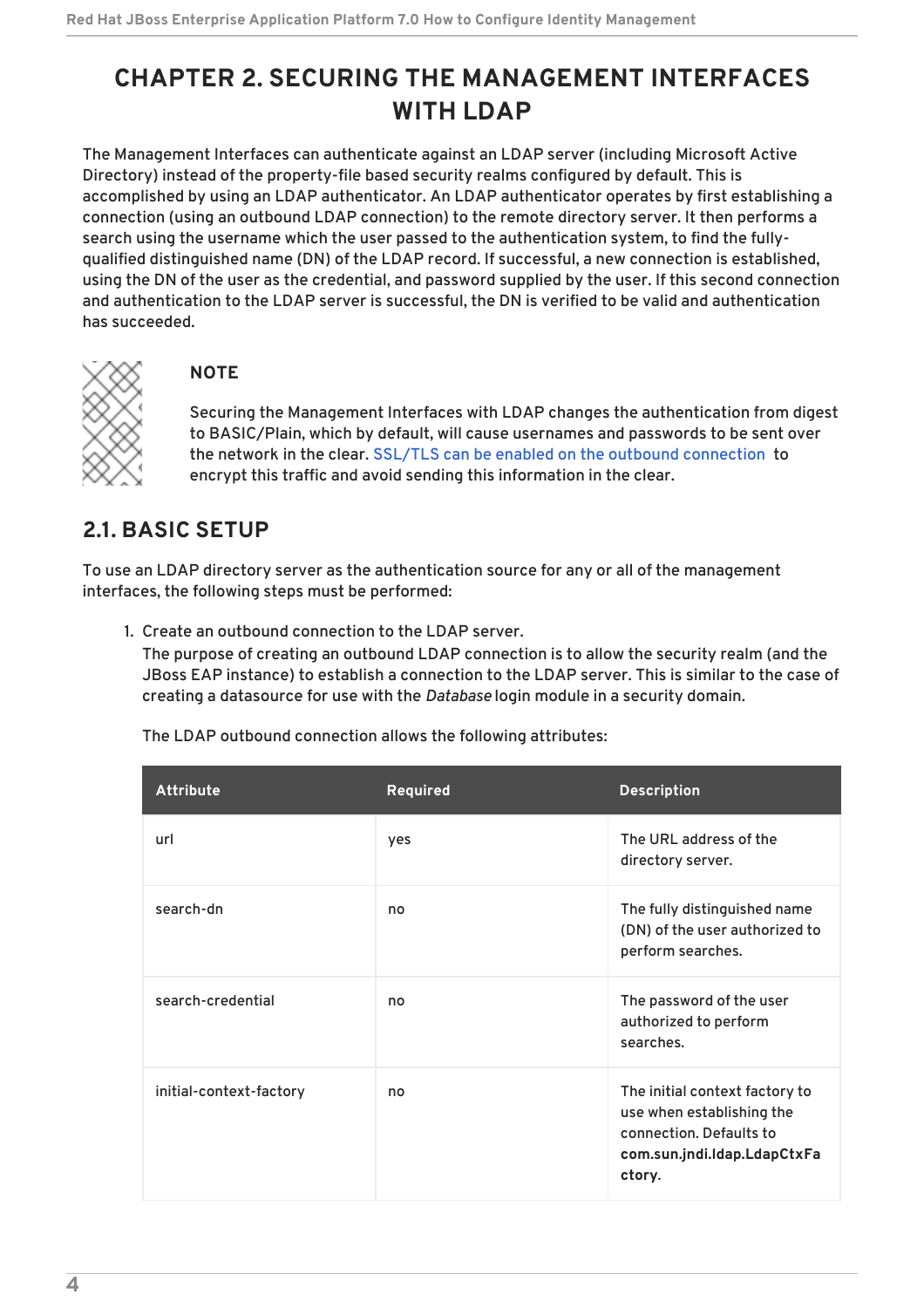| <b>Attribute</b> | Required | <b>Description</b>                                                                                                                                                                                                                                                                                                                                                                                                                                                                                                                                                                                                                                                                                                                                                         |
|------------------|----------|----------------------------------------------------------------------------------------------------------------------------------------------------------------------------------------------------------------------------------------------------------------------------------------------------------------------------------------------------------------------------------------------------------------------------------------------------------------------------------------------------------------------------------------------------------------------------------------------------------------------------------------------------------------------------------------------------------------------------------------------------------------------------|
| security-realm   | no       | The security realm to<br>reference to obtain a<br>configured SSLContext to use<br>when establishing the<br>connection.                                                                                                                                                                                                                                                                                                                                                                                                                                                                                                                                                                                                                                                     |
| referrals        | no       | Specifies the behavior when<br>encountering a referral when<br>doing a search. Valid options<br>are IGNORE, FOLLOW, and<br>THROW. IGNORE (default<br>behavior) simply ignores the<br>referral. If set to FOLLOW,<br>when referrals are<br>encountered during a search,<br>the DirContext being used will<br>attempt to follow that referral.<br>This assumes the same<br>connection settings can be<br>used to connect to the second<br>server and the name used in<br>the referral is reachable. If set<br>to THROW, then the DirContext<br>will throw an exception<br>(LdapReferralException) to<br>indicate that a referral is<br>required, which the security<br>realm will handle and attempt<br>to identify an alternative<br>connection to use for the<br>referral. |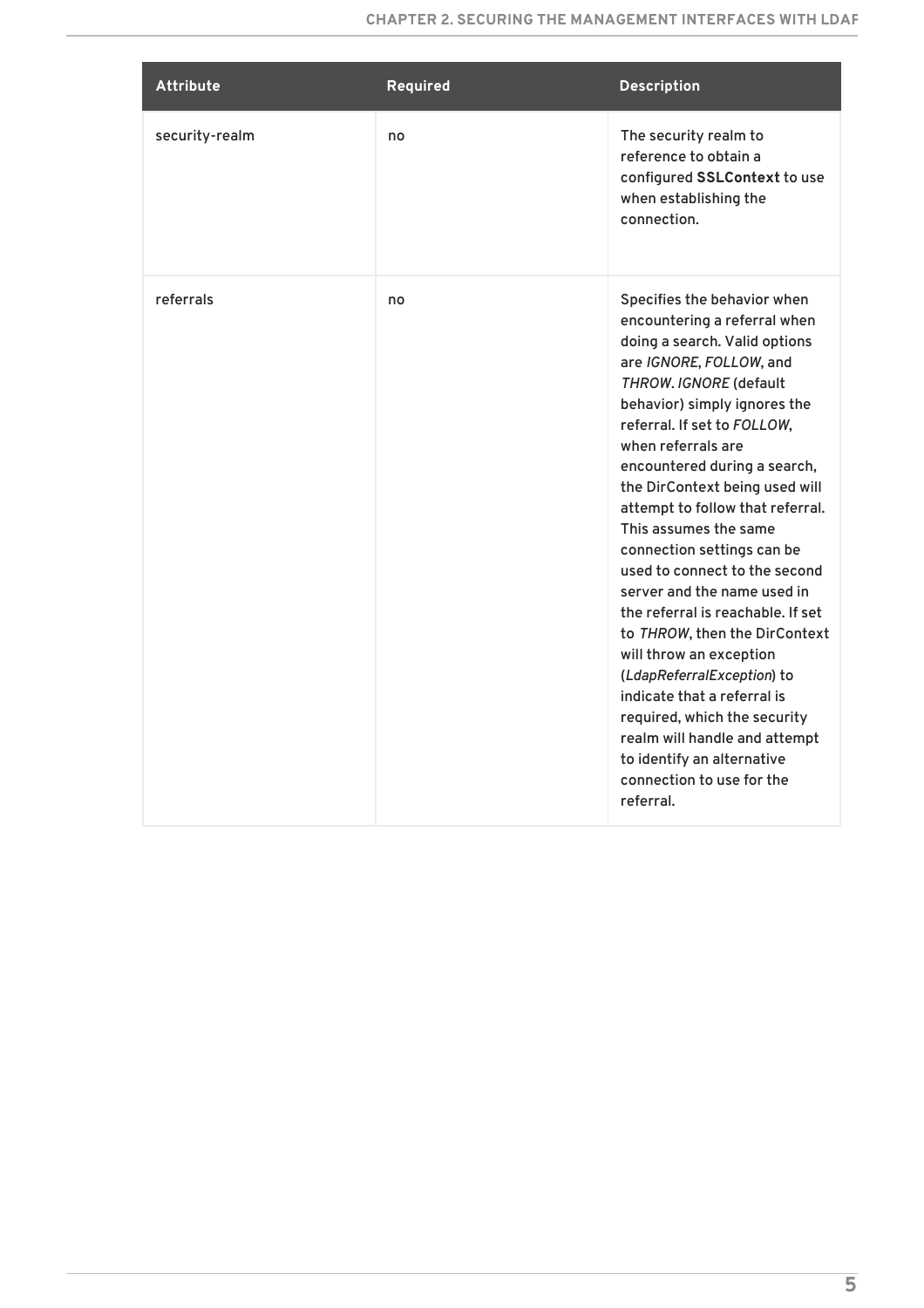<span id="page-9-0"></span>

| <b>Attribute</b>      | Required | <b>Description</b>                                                                                                                                                                                                                                                                                                                                                                                                                                                                                                                                                                                  |
|-----------------------|----------|-----------------------------------------------------------------------------------------------------------------------------------------------------------------------------------------------------------------------------------------------------------------------------------------------------------------------------------------------------------------------------------------------------------------------------------------------------------------------------------------------------------------------------------------------------------------------------------------------------|
| handles-referrals-for | no       | Specifies the referrals a<br>connection can handle. If<br>specifying list of URIs, they<br>should be separated by<br>spaces. This enables a<br>connection with connection<br>properties to be defined and<br>used when different<br>credentials are needed to<br>follow a referral. This is useful<br>in situations where different<br>credentials are needed to<br>authenticate against the<br>second server or for situations<br>where the server returns a<br>name in the referral that is not<br>reachable from the JBoss EAP<br>installation and an alternative<br>address can be substituted. |



## **NOTE**

The *search-dn* and *search-credential* are **different** than the username and password provided by the user. The information provided here is specifically for establishing an initial connection between the JBoss EAP instance and the LDAP server. This connection allows JBoss EAP to perform a subsequent search for the DN of the user trying to authenticate. The DN of the user (which is a result of the search) trying to authenticate and the password they provided are used to establish a second (and separate) connection for completing the authentication process.

Given the example LDAP server, below are the CLI commands for configuring an outbound LDAP connection to it:

| <b>Attribute</b>  | Value                    |
|-------------------|--------------------------|
| url               | 127.0.0.1:389            |
| search-credential | myPass                   |
| search-dn         | cn=search,dc=acme,dc=com |

#### **Table 2.1. Example LDAP Server**

## **CLI for Adding the Outbound Connection**

```
/core-service=management/ldap-connection=ldap-
connection/:add(search-
credential=myPass,url=ldap://127.0.0.1:389,search-
```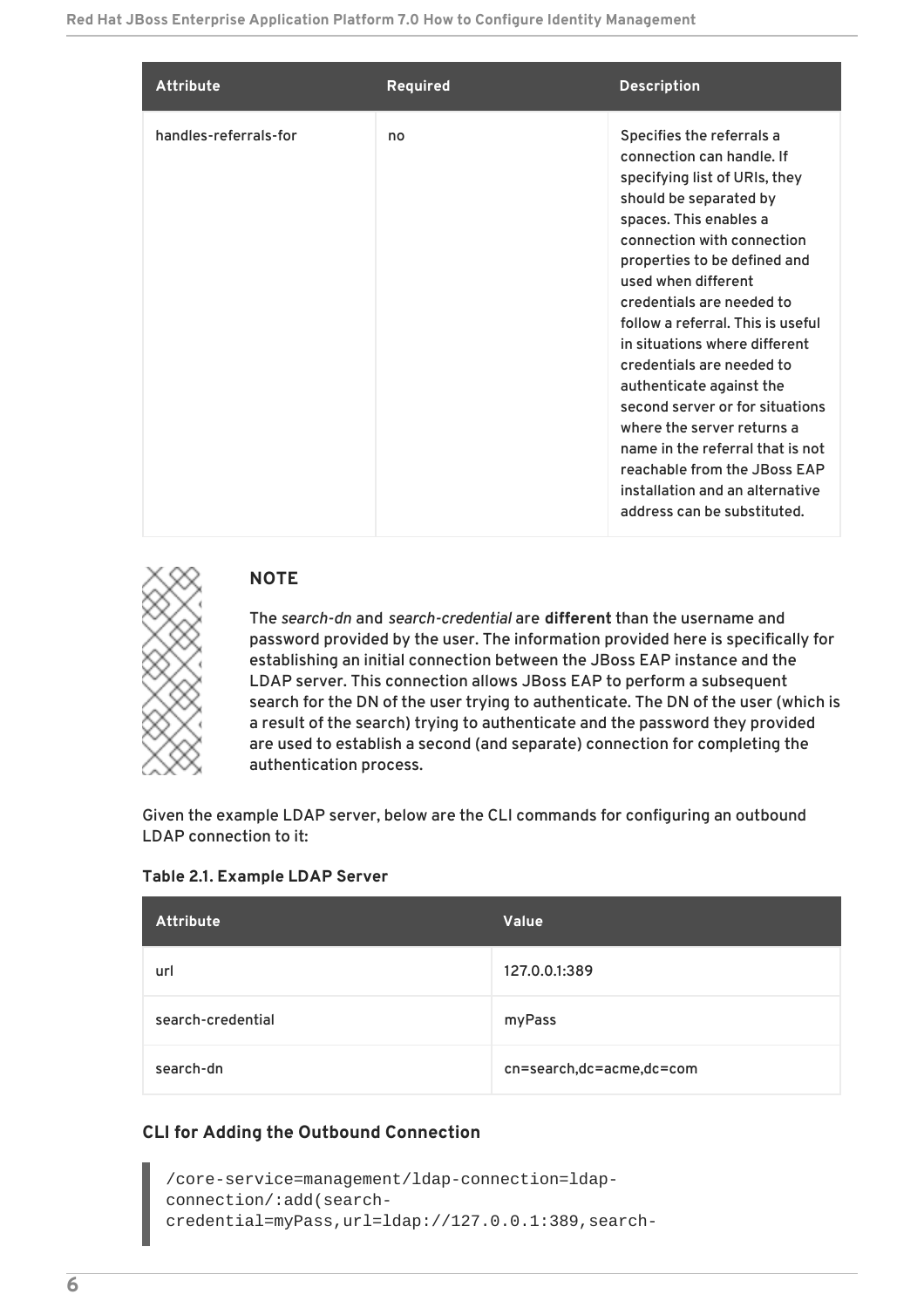dn="cn=search,dc=acme,dc=com")

reload



## **NOTE**

This creates a *clear* connection between the JBoss EAP instance and the LDAP server. For more details on setting up an encrypted connection using SSL/TLS, please see the Section 2.2, "Using SSL/TLS for the Outbound LDAP [Connection".](#page-12-0)

2. Create a new LDAP-enabled security realm. Once the outbound LDAP connection has been created, a new LDAP-Enabled security realm must be created to use it.

| <b>Attribute</b>      | <b>Description</b>                                                                                                                                                       |
|-----------------------|--------------------------------------------------------------------------------------------------------------------------------------------------------------------------|
| connection            | The name of the connection defined in<br>outbound-connections to use to connect to the<br>LDAP directory.                                                                |
| base-dn               | The distinguished name of the context to begin<br>searching for the user.                                                                                                |
| recursive             | Whether the search should be recursive<br>throughout the LDAP directory tree, or only<br>search the specified context. Defaults to false.                                |
| user-dn               | The attribute of the user that holds the<br>distinguished name. This is subsequently used<br>to test authentication as the user can complete.<br>Defaults to dn.         |
| allow-empty-passwords | This attribute determines whether an empty<br>password is accepted. The default value for this<br>attribute is false.                                                    |
| username-attribute    | The name of the attribute to search for the user.<br>This filter performs a simple search where the<br>user name entered by the user matches the<br>specified attribute. |

The LDAP security realm has the following configuration attributes: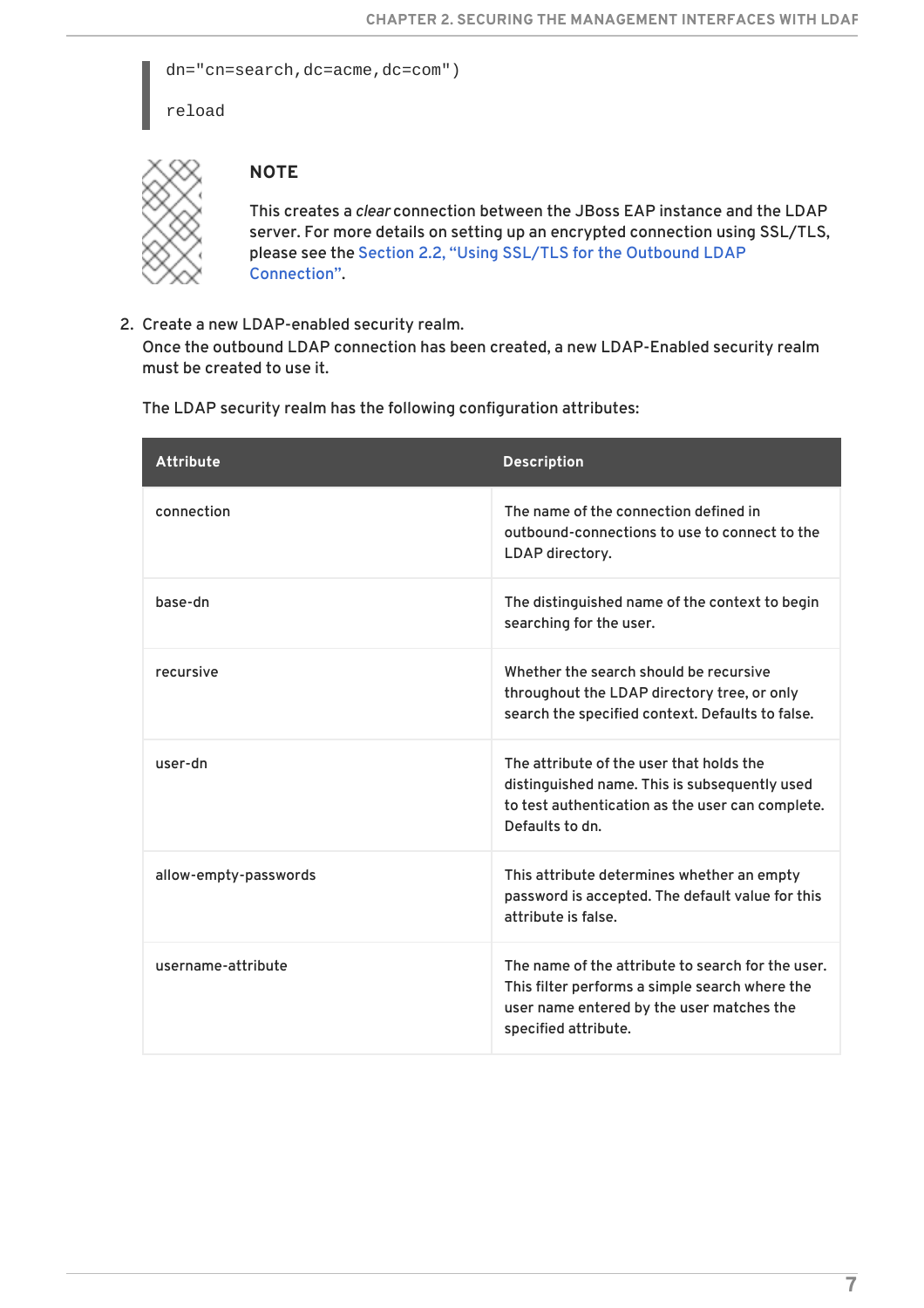| <b>Attribute</b> | <b>Description</b>                                                                                                                                                                                                                                                                                                                                                                                                                                                    |
|------------------|-----------------------------------------------------------------------------------------------------------------------------------------------------------------------------------------------------------------------------------------------------------------------------------------------------------------------------------------------------------------------------------------------------------------------------------------------------------------------|
| advanced-filter  | The fully defined filter used to search for a user<br>based on the supplied user ID. This attribute<br>contains a filter query in standard LDAP syntax.<br>The filter must contain a variable in the<br>following format: {0}. This is later replaced with<br>the user name supplied by the user. More<br>specifics and examples on using advanced-filter<br>can be found in the advanced-filter part of<br>the Combining LDAP and RBAC for<br>Authorization section. |



## **WARNING**

It is important to ensure that empty LDAP passwords are not allowed since it is a serious security concern. Unless this behavior is specifically desired in the environment, ensure empty passwords are not allowed and *allowempty-passwords* remains false.

Here are the CLI commands for configuring an LDAP-enabled security realm using the *ldapconnection* outbound LDAP connection.

## **CLI**

/core-service=management/security-realm=ldap-security-realm:add

```
/core-service=management/security-realm=ldap-security-
realm/authentication=ldap:add(connection="ldap-connection", base-
dn="cn=users,dc=acme,dc=com",username-attribute="sambaAccountName")
```
reload

3. Reference the new security realm in the management interface. Once a security realm has been created and is using the outbound LDAP connection, that new security realm must be referenced by the management interfaces.

#### **CLI Command for Updating the HTTP Interface**

/core-service=management/management-interface=http-interface/:writeattribute(name=security-realm,value="ldap-security-realm")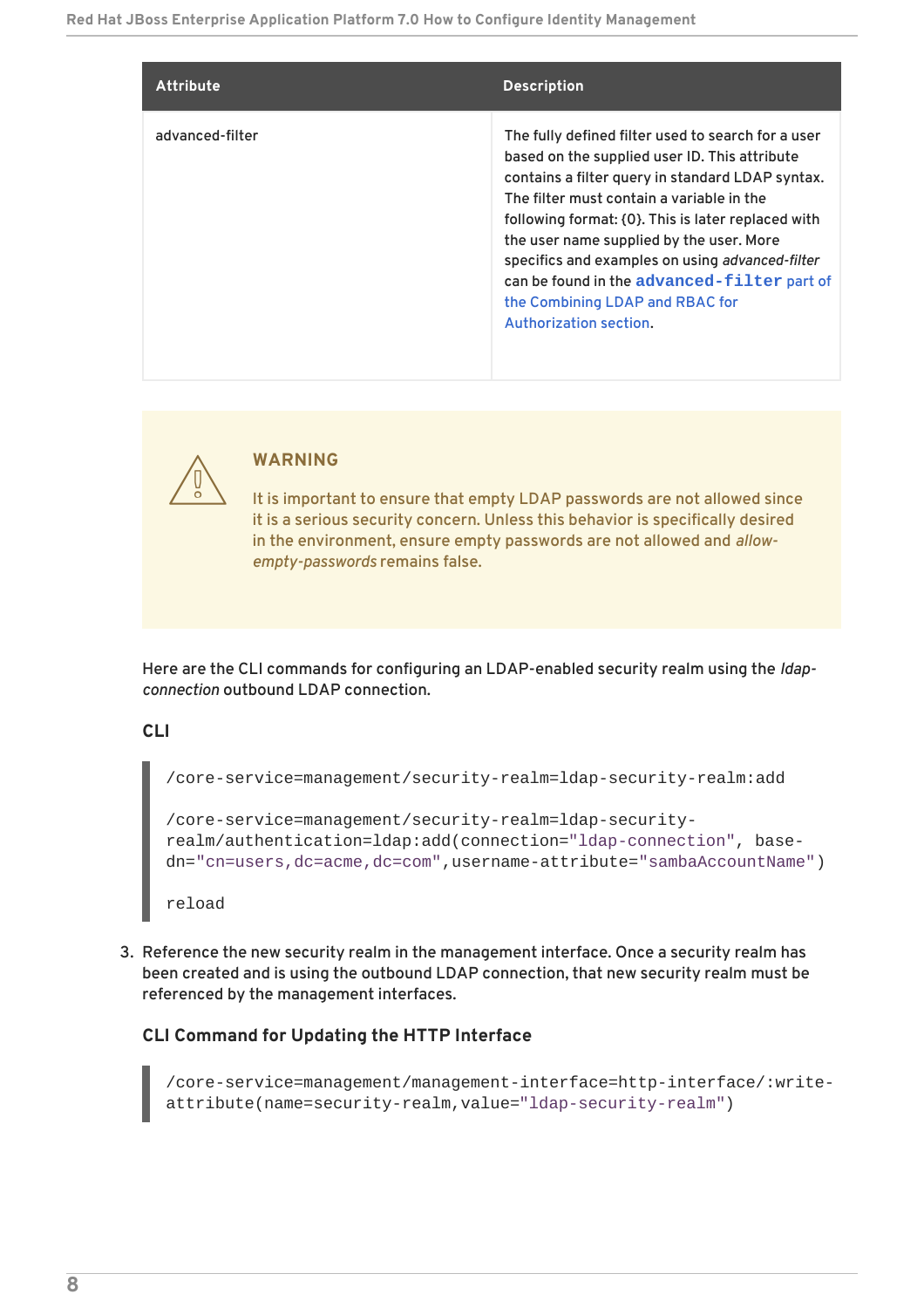

## **NOTE**

The management CLI commands shown assume that you are running a JBoss EAP standalone server. For more details on using the management CLI for a JBoss EAP managed domain, please see the JBoss EAP *[Management](https://access.redhat.com/documentation/en-us/red_hat_jboss_enterprise_application_platform/7.0/html-single/management_cli_guide/) CLI Guide*.

## <span id="page-12-0"></span>**2.2. USING SSL/TLS FOR THE OUTBOUND LDAP CONNECTION**

JBoss EAP can be configured to use an outbound connection to an LDAP server using SSL/TLS. To create an outbound LDAP connection secured by SSL/TLS, the following procedures must be performed:

## **WARNING**

Red Hat recommends that SSLv2, SSLv3, and TLSv1.0 be explicitly disabled in favor of TLSv1.1 or TLSv1.2 in all affected packages.

1. Configure a security realm for the outbound LDAP connection to use.

The security realm must contain a keystore configured with the key that the JBoss EAP server will use to decrypt/encrypt communications between itself and the LDAP server. This keystore will also allow the JBoss EAP instance to verify itself against the LDAP server. The security realm must also contain a truststore that contains the LDAP server's certificate (or the certificate of the certificate authority used to sign the LDAP server's certificate). See Setting up Two-Way SSL/TLS for the [Management](https://access.redhat.com/documentation/en-us/red_hat_jboss_enterprise_application_platform/7.0/html-single/how_to_configure_server_security/#mgmt-interface-2-way-ssl) Interfaces in the JBoss EAP How to Configure Server Security guide for instructions on configuring keystores and truststores and creating a security realm that uses them.

2. Create an outbound LDAP connection with the SSL/TLS URL and security realm. Similar to the process defined in Basic Setup of Securing the [Management](#page-9-0) Interfaces with LDAP, an outbound LDAP connection should be created, but using the SSL/TLS URL for the LDAP server and the SSL/TLS security realm.

Once the outbound LDAP connection and SSL/TLS security realm for the LDAP server have been created, the outbound LDAP connection needs to be updated with that information.

## **Example CLI for Adding the Outbound Connection with an SSL/TLS URL**

```
/core-service=management/ldap-connection=ldap-
connection/:add(search-credential=myPass,
url=ldaps://LDAP_HOST:LDAP_PORT, search-
dn="cn=search,dc=acme,dc=com")
```
## **Adding the security realm with the SSL/TLS certificates**

```
/core-service=management/ldap-connection=ldap-connection:write-
attribute(name=security-realm,value="CertificateRealm")
```
reload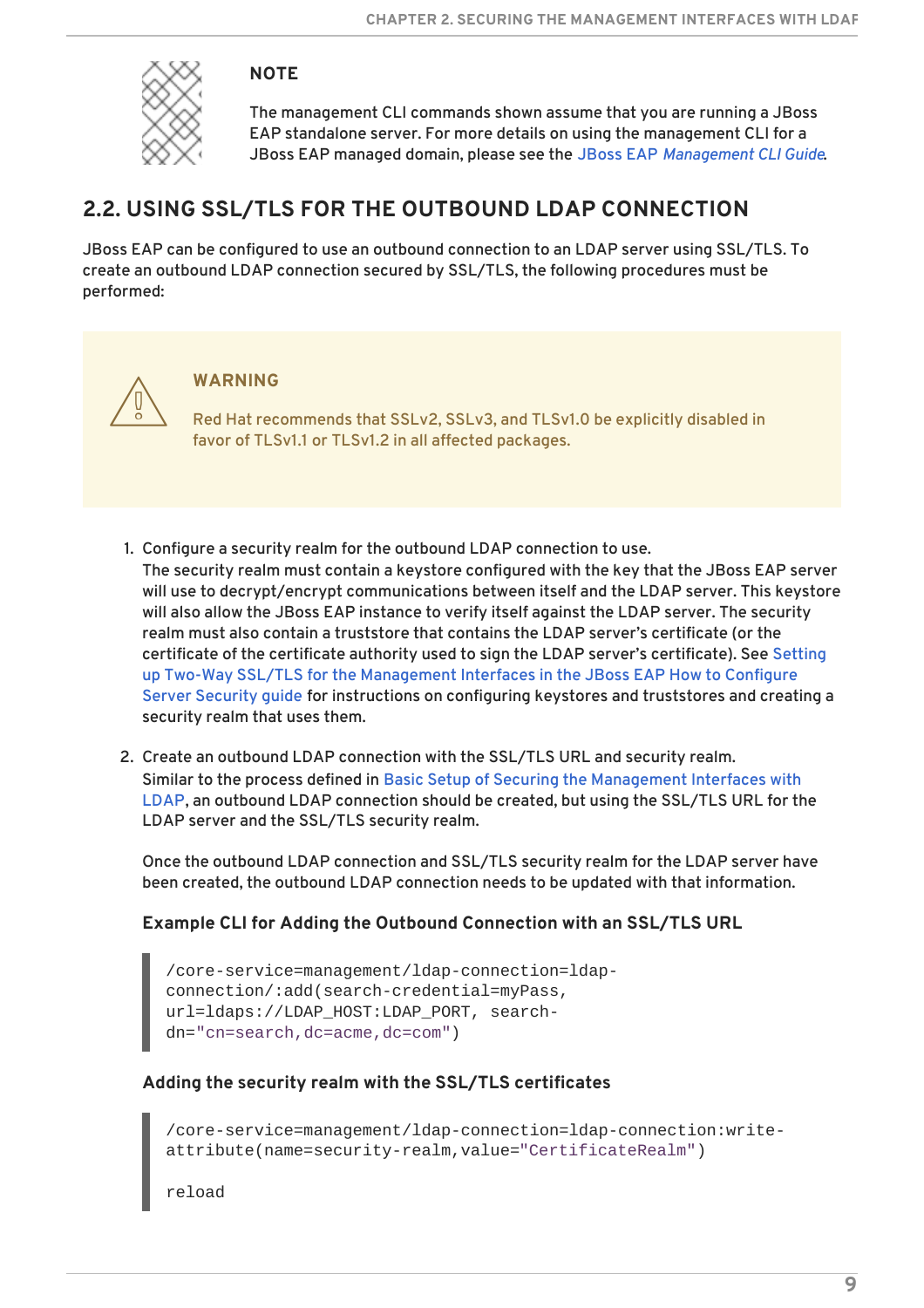3. Create a new security realm that uses the outbound LDAP connection for use by the management interfaces.

Follow the procedures outlined in steps *Create a new LDAP-Enabled Security Realm*and *Reference the new security realm in the Management Interface*Securing the [Management](#page-9-0) Interfaces with LDAP Basic Setup.



## **NOTE**

The management CLI commands shown assume that you are running a JBoss EAP standalone server. For more details on using the management CLI for a JBoss EAP managed domain, please see the JBoss EAP *[Management](https://access.redhat.com/documentation/en-us/red_hat_jboss_enterprise_application_platform/7.0/html-single/management_cli_guide/) CLI Guide*.

## <span id="page-13-0"></span>**2.3. LDAP AND RBAC**

*RBAC (Role-Based Access Control)*is a mechanism for specifying a set of permissions (roles) for a set of management users, allowing users to be granted different management responsibilities without giving them full, unrestricted access. For more specific details on RBAC, please see the *Role-Based Access Control* section of the Red Hat JBoss Enterprise Application Platform Security [Architecture](https://access.redhat.com/documentation/en-us/red_hat_jboss_enterprise_application_platform/7.0/html-single/security_architecture/#role_based_access_control) Guide .

RBAC is used only for authorization, with authentication being handled separately. Since LDAP can be used for authentication as well as authorization, JBoss EAP may be configured to use RBAC for authorization without LDAP (using LDAP or any other mechanism for authentication). JBoss EAP may also be configured to use RBAC combined with LDAP for making authorization decisions in the management interfaces.

## <span id="page-13-1"></span>**2.3.1. Using LDAP and RBAC Independently**

JBoss EAP allows for authentication and authorization to be configured independently in security realms. This enables LDAP to be configured as an authentication mechanism and RBAC to be configured as an authorization mechanism. If configured in this manner, when a user attempts to access a management interface, they will first be authenticated using the configured LDAP server. If successful, the user's role (and configured permissions of that role) will be determined using only RBAC (independent of any group information found in the LDAP server).

For more details on using just RBAC as an authorization mechanism for the management interfaces, please see the Server [Security](https://access.redhat.com/documentation/en-us/red_hat_jboss_enterprise_application_platform/7.0/html-single/how_to_configure_server_security/#role_based_access_control) guide. For more details on configuring LDAP for authentication with the management interfaces, please see the [previous](#page-9-0) section.

## <span id="page-13-2"></span>**2.3.2. Combining LDAP and RBAC for Authorization**

Users who have authenticated using an LDAP server (or using the properties file), can be members of user groups. A user group is simply an arbitrary label that can be assigned to one or more users. RBAC can be configured to use this group information to automatically assign a role to a user or exclude a user from a role.

An LDAP directory contains entries for user accounts and groups, cross referenced by attributes. Depending on the LDAP server configuration, a user entity may map the groups the user belongs to through *memberOf* attributes; a group entity may map which users belong to it through *uniqueMember* attributes; or a combination of the two. Once a user is successfully authenticated to the LDAP server, a group search is performed to load that user's group information. Depending on the directory server in use, group searches can be performed using their simple name (usually the username used in authentication) or by using the distinguished name of the user's entry in the directory. Group searches (**group-search**) as well as mapping between a username and a distinguished name ( **username-todn**) are configured when setting up LDAP as an authorization mechanism in a security realm.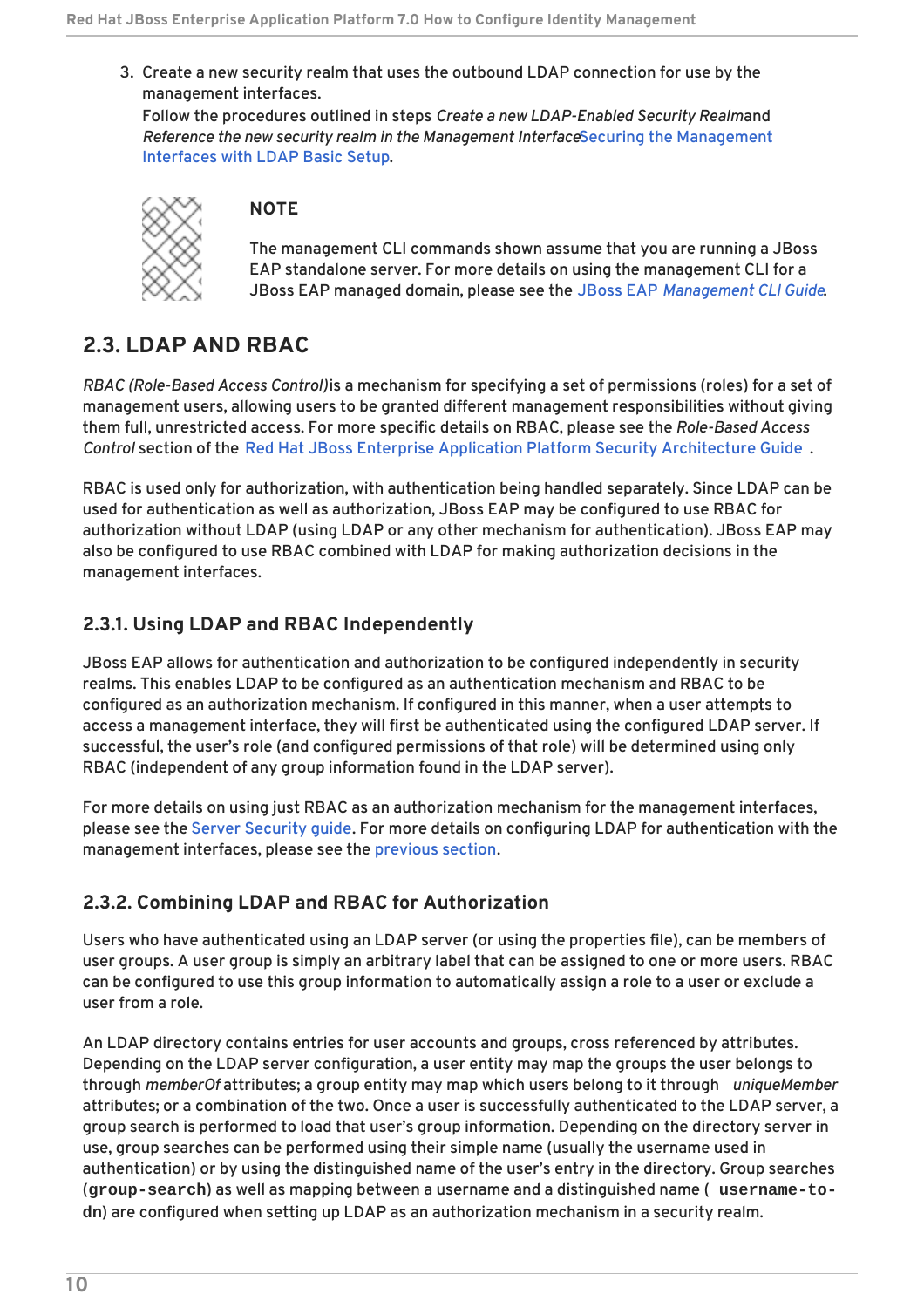Once a user's group membership information is determined from the LDAP server, a mapping within the RBAC configuration is used to determine what role(s) a user has. This mapping is configured to explicitly include or exclude groups as well as individual users.



## **NOTE**

The authentication step of a user connecting to the server always happens first. Once the user is successfully authenticated the server loads the user's groups. The authentication step and the authorization step each require a connection to the LDAP server. The security realm optimizes this process by reusing the authentication connection for the group loading step.

## <span id="page-14-0"></span>**2.3.2.1. Using group-search**

There are two different styles that can be used when searching for group membership information: *Principal to Group* and *Group to Principal*. Principal to Group has the user's entry containing references to the group(s) it is a member of, *memberOf* attribute. Group to Principal has the group's entry contain the references to the user(s) who are members of it, *uniqueMember* attribute.



## **NOTE**

JBoss EAP supports both Principal to Group as well as Group to Principal searches, but Principal to Group is recommended over Group to Principal. If Principal to Group is used, group information can be loaded directly by reading attributes of known distinguished names without having to perform any searches. Group to Principal requires extensive searches to identify the all groups that reference a user.

Both Principal to Group and Group to Principal use **group-search** which contains the following attributes:

| <b>Attribute</b>   | <b>Description</b>                                                                                                                                                                                                                                                                                                                                                                           |
|--------------------|----------------------------------------------------------------------------------------------------------------------------------------------------------------------------------------------------------------------------------------------------------------------------------------------------------------------------------------------------------------------------------------------|
| group-name         | This attribute is used to specify the form that should<br>be used for the group name returned as the list of<br>groups of which the user is a member. This can<br>either be the simple form of the group name or the<br>group's distinguished name. If the distinguished<br>name is required this attribute can be set to<br>DISTINGUISHED_NAME. Defaults to SIMPLE.                         |
| iterative          | This attribute is used to indicate if, after identifying<br>the groups a user is a member of, we should also<br>iteratively search based on the groups to identify<br>which groups the groups are a member of. If<br>iterative searching is enabled we keep going until<br>either we reach a group that is not a member if any<br>other groups or a cycle is detected. Defaults to<br>false. |
| group-dn-attribute | On an entry for a group which attribute is its<br>distinguished name. Defaults to dn.                                                                                                                                                                                                                                                                                                        |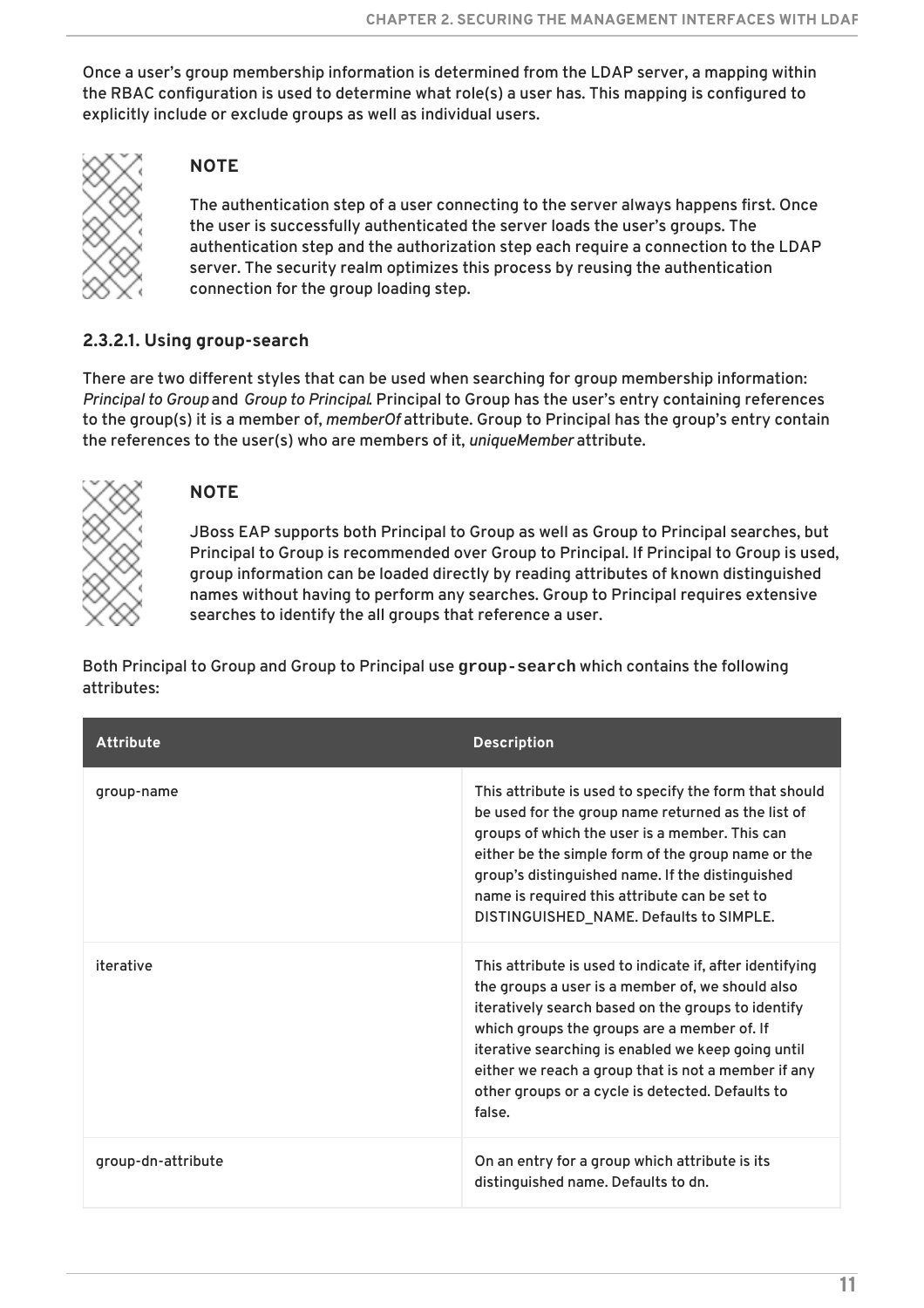| <b>Attribute</b>     | <b>Description</b>                                                              |
|----------------------|---------------------------------------------------------------------------------|
| group-name-attribute | On an entry for a group which attribute is its simple<br>name. Defaults to uid. |



## **NOTE**

Cyclic group membership is not a problem. A record of each search is kept to prevent groups that have already been searched from being searched again.



## **IMPORTANT**

For iterative searching to work the group entries need to look the same as user entries. The same approach used to identify the groups a user is a member of is then used to identify the groups of which the group is a member. This would not be possible if for group to group membership the name of the attribute used for the cross reference changes or if the direction of the reference changes.

## **Principal to Group (memberOf) for Group Search**

Consider an example where a user *TestUserOne* who is a member of *GroupOne*, and *GroupOne* is in turn a member of *GroupFive*. The group membership would be shown by the use of a *memberOf* attribute at the member level. This means, *TestUserOne* would have a *memberOf* attribute set to the *dn* of *GroupOne*. *GroupOne* in turn would have a *memberOf* attribute set to the *dn* of *GroupFive*.

To use this type of searching, the *principal-to-group* element is added to the *group-search* element:

## **Principal to Group, memberOf, Configuration**

```
/core-service=management/security-realm=ldap-security-realm:add
```
batch

```
/core-service=management/security-realm=ldap-security-
realm/authorization=ldap:add(connection=ldap-connection)
```

```
/core-service=management/security-realm=ldap-security-
realm/authorization=ldap/group-search=principal-to-group:add(group-
attribute="memberOf",iterative=true,group-dn-attribute="dn", group-
name="SIMPLE",group-name-attribute="cn")
```
run-batch



## **IMPORTANT**

The above example assumes you already have **ldap-connection** defined. You also need to configure the authentication mechanism which is covered earlier in this [section.](#page-9-0)

Notice that the **group-attribute** attribute is used with the **group-search=principal-togroup**. For reference: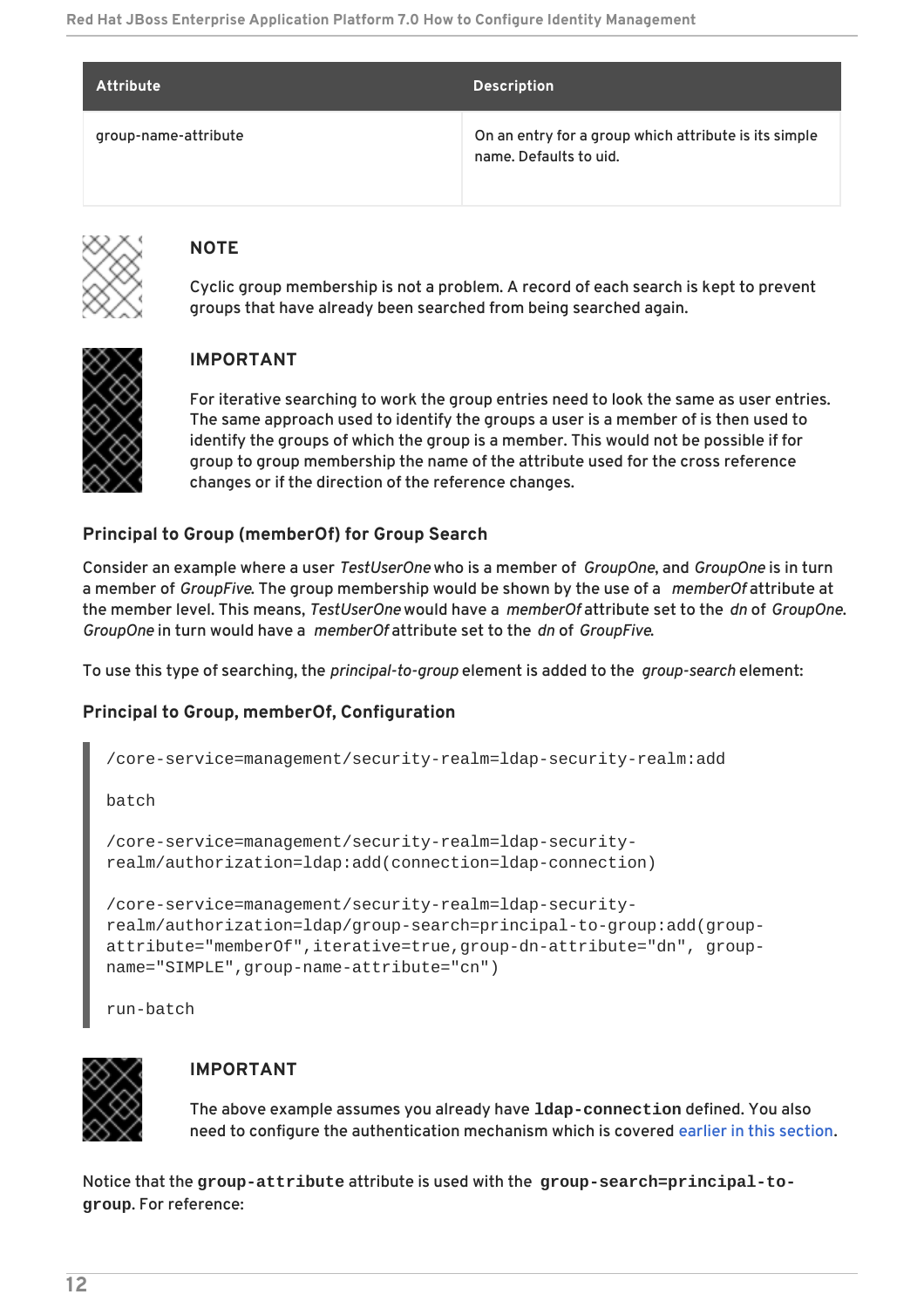|  | Table 2.2. principal-to-group |  |
|--|-------------------------------|--|
|--|-------------------------------|--|

| <b>Attribute</b>           | <b>Description</b>                                                                                                                                                                                                                                                                                                                                          |
|----------------------------|-------------------------------------------------------------------------------------------------------------------------------------------------------------------------------------------------------------------------------------------------------------------------------------------------------------------------------------------------------------|
| group-attribute            | The name of the attribute on the user entry that<br>matches the distinguished name of the group the<br>user is a member of. Defaults to member Of.                                                                                                                                                                                                          |
| prefer-original-connection | This value is used to indicate which group<br>information to prefer when following a referral. Each<br>time a principal is loaded, attributes from each of<br>their group memberships are subsequently loaded.<br>Each time attributes are loaded, either the original<br>connection or connection from the last referral can<br>be used. Defaults to true. |

## **Group to Principal, uniqueMember, Group Search**

Consider the same example as Principal to Group where a user *TestUserOne* who is a member of *GroupOne*, and *GroupOne* is in turn a member of *GroupFive*. However, in this case the group membership would be shown by the use of the *uniqueMember* attribute set at the group level. This means, *GroupFive* would have a *uniqueMember* set to the *dn* of *GroupOne*. *GroupOne* in turn would have a *uniqueMember* set to the *dn* of *TestUserOne*.

To use this type of searching, the *group-to-principal* element is added to the *group-search* element:

#### **Group to Principal, uniqueMember, Configuration**

```
/core-service=management/security-realm=ldap-security-realm:add
batch
/core-service=management/security-realm=ldap-security-
realm/authorization=ldap:add(connection=ldap-connection)
/core-service=management/security-realm=ldap-security-
realm/authorization=ldap/group-search=group-to-
principal:add(iterative=true, group-dn-attribute="dn", group-
name="SIMPLE", group-name-attribute="uid", base-dn="ou=groups,dc=group-to-
principal,dc=example,dc=org", principal-attribute="uniqueMember", search-
by="DISTINGUISHED_NAME")
```
run-batch



## **IMPORTANT**

The above example assumes you already have **ldap-connection** defined. You also need to configure the authentication mechanism which is covered earlier in this [section.](#page-9-0)

Notice that the **principal-attribute** attribute is used with **group-search=group-toprincipal**. **group-to-principal** is used to define how searches for groups that reference the user entry will be performed, and **principal-attribute** is used to define the group entry that references the principal.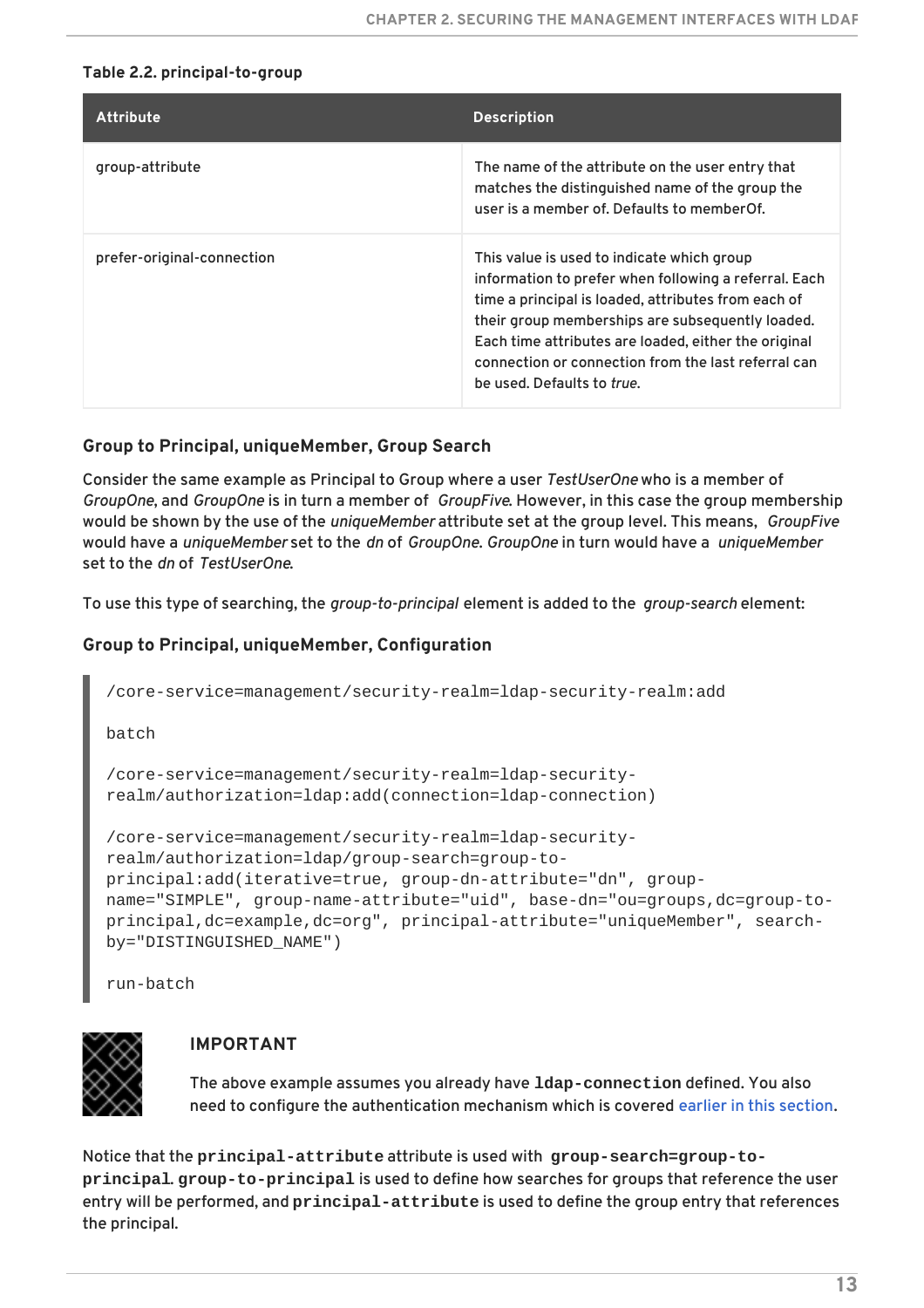#### For reference:

#### **Table 2.3. group-to-principal**

| <b>Attribute</b>           | <b>Description</b>                                                                                                                                                                                                                                                                                                                        |
|----------------------------|-------------------------------------------------------------------------------------------------------------------------------------------------------------------------------------------------------------------------------------------------------------------------------------------------------------------------------------------|
| base-dn                    | The distinguished name of the context to use to<br>begin the search.                                                                                                                                                                                                                                                                      |
| recursive                  | Whether sub-contexts also be searched. Defaults to<br>false.                                                                                                                                                                                                                                                                              |
| search-by                  | The form of the role name used in searches. Valid<br>values are SIMPLE and DISTINGUISHED_NAME.<br>Defaults to DISTINGUISHED_NAME.                                                                                                                                                                                                         |
| prefer-original-connection | This value is used to indicate which group<br>information to prefer when following a referral. Each<br>time a principal is loaded, attributes from each of<br>their group memberships are subsequently loaded.<br>Each time attributes are loaded, either the original<br>connection or connection from the last referral can<br>be used. |

#### **Table 2.4. membership-filter**

| <b>Attribute</b>    | <b>Description</b>                                                                                  |
|---------------------|-----------------------------------------------------------------------------------------------------|
| principal-attribute | The name of the attribute on the group entry that<br>references the user entry. Defaults to member. |

## <span id="page-17-0"></span>**2.3.2.2. Using username-to-dn**

It is possible to define rules within the authorization section to convert a user's simple user name to their distinguished name. The **username-to-dn** element specifies how to map the user name to the distinguished name of their entry in the LDAP directory. This element is **optional** and only required when both of the following are true:

- The authentication and authorization steps are against different LDAP servers.
- The group search uses the distinguished name.



## **NOTE**

This could also be applicable in instances where the security realm supports both LDAP and Kerberos authentication and a conversion is needed for Kerberos, if LDAP authentication has been performed the DN discovered during authentication can be used.

It contains the following attributes:

**Table 2.5. username-to-dn**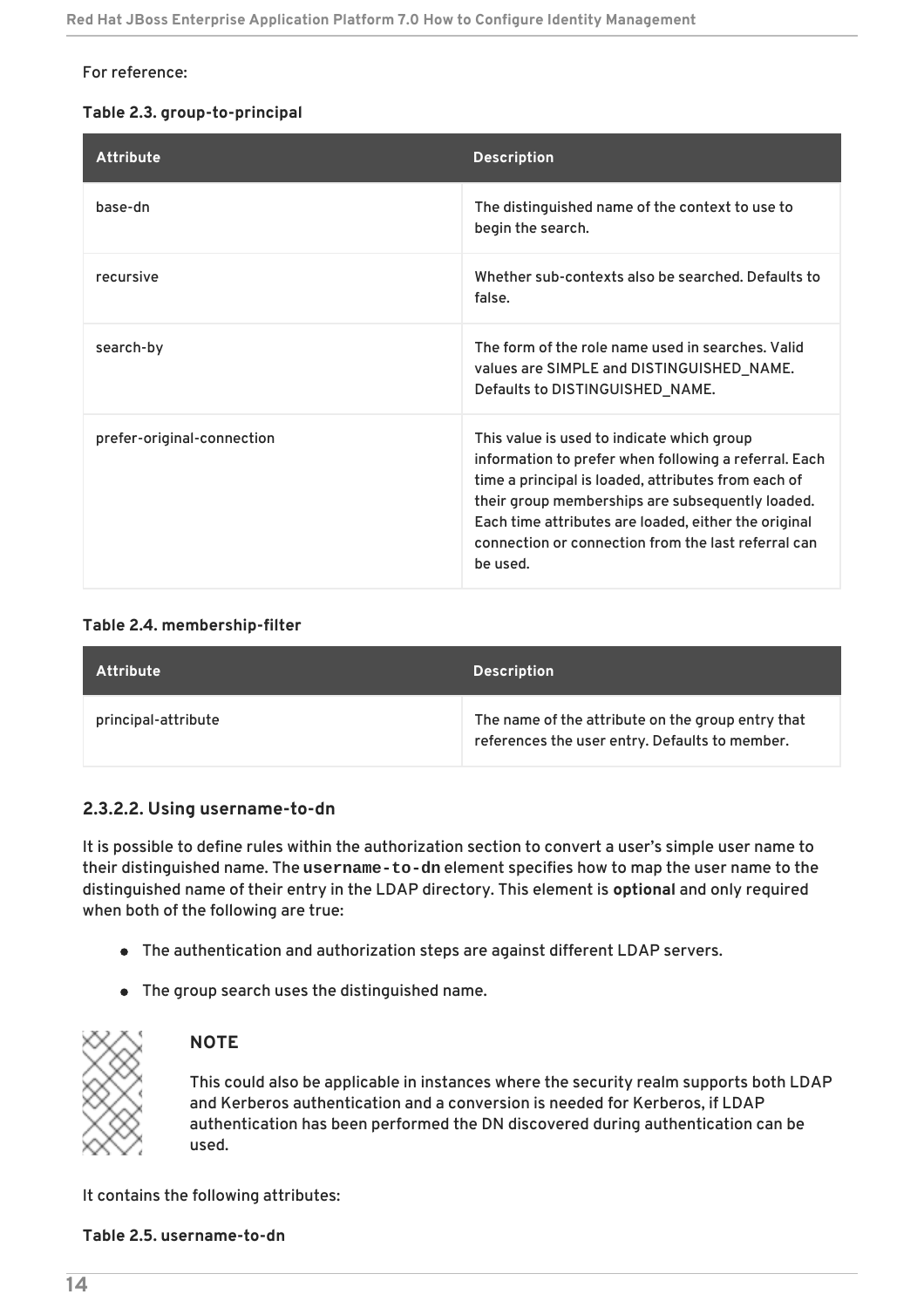<span id="page-18-0"></span>

| <b>Attribute</b> | <b>Description</b>                                                                                                                                                                                                                                                                                                                                                                             |
|------------------|------------------------------------------------------------------------------------------------------------------------------------------------------------------------------------------------------------------------------------------------------------------------------------------------------------------------------------------------------------------------------------------------|
| force            | The result of a user name to distinguished name<br>mapping search during authentication is cached and<br>reused during the authorization query when the<br>force attribute is set to false. When force is true,<br>the search is performed again during authorization<br>(while loading groups). This is typically done when<br>different servers perform authentication and<br>authorization. |

**username-to-dn** can be configured with one of the following:

#### **username-is-dn**

This specifies that the user name entered by the remote user is the user's distinguished name.

#### **username-is-dn Example**

```
/core-service=management/security-realm=ldap-security-realm:add
batch
/core-service=management/security-realm=ldap-security-
realm/authorization=ldap:add(connection=ldap-connection)
/core-service=management/security-realm=ldap-security-
realm/authorization=ldap/group-search=group-to-
principal:add(iterative=true, group-dn-attribute="dn", group-
name="SIMPLE", group-name-attribute="uid", base-dn="ou=groups,dc=group-
to-principal,dc=example,dc=org", principal-attribute="uniqueMember",
search-by="DISTINGUISHED_NAME")
/core-service=management/security-realm=ldap-security-
```

```
realm/authorization=ldap/username-to-dn=username-is-dn:add(force=false)
```
run-batch

This defines a 1:1 mapping and there is no additional configuration.

#### **username-filter**

A specified attribute is searched for a match against the supplied user name.

#### **username-filter Example**

```
/core-service=management/security-realm=ldap-security-realm:add
```
batch

```
/core-service=management/security-realm=ldap-security-
realm/authorization=ldap:add(connection=ldap-connection)
```
/core-service=management/security-realm=ldap-security-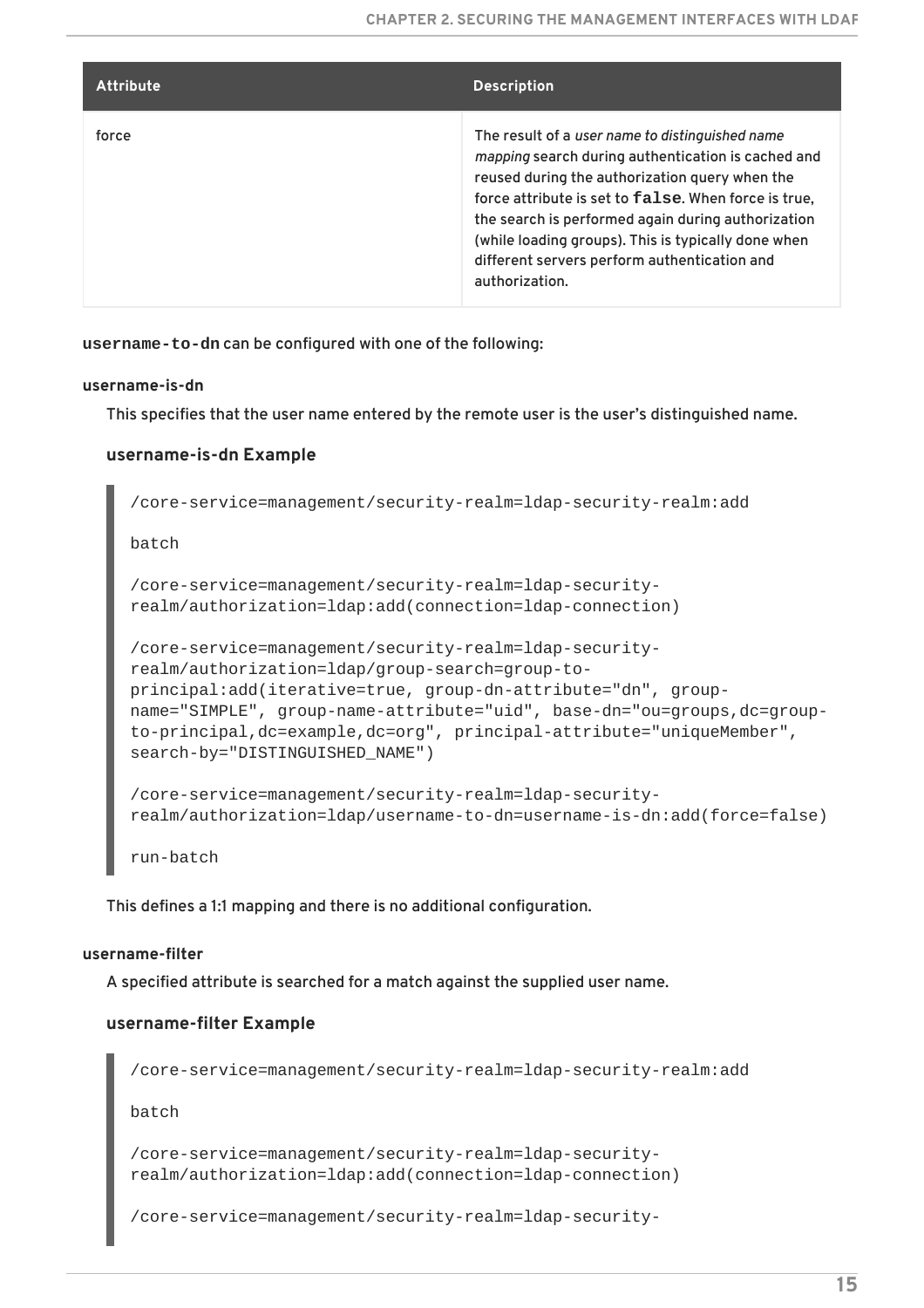realm/authorization=ldap/group-search=group-toprincipal:add(iterative=true, group-dn-attribute="dn", groupname="SIMPLE", group-name-attribute="uid", base-dn="ou=groups,dc=groupto-principal,dc=example,dc=org", principal-attribute="uniqueMember", search-by="DISTINGUISHED\_NAME")

```
/core-service=management/security-realm=ldap-security-
realm/authorization=ldap/username-to-dn=username-filter:add(force=false,
base-dn="dc=people,dc=harold,dc=example,dc=com", recursive="false",
attribute="sn", user-dn-attribute="dn")
```
run-batch

| <b>Attribute</b>  | <b>Description</b>                                                                                    |
|-------------------|-------------------------------------------------------------------------------------------------------|
| base-dn           | The distinguished name of the context to begin the<br>search.                                         |
| recursive         | Whether the search will extend to sub contexts.<br>Defaults to false.                                 |
| attribute         | The attribute of the users entry to try and match<br>against the supplied user name. Defaults to uid. |
| user-dn-attribute | The attribute to read to obtain the users<br>distinguished name. Defaults to dn.                      |

#### **advanced-filter**

This option uses a custom filter to locate the users distinguished name.

#### **advanced-filter Example**

```
/core-service=management/security-realm=ldap-security-realm:add
batch
/core-service=management/security-realm=ldap-security-
realm/authorization=ldap:add(connection=ldap-connection)
/core-service=management/security-realm=ldap-security-
realm/authorization=ldap/group-search=group-to-
principal:add(iterative=true, group-dn-attribute="dn", group-
name="SIMPLE", group-name-attribute="uid", base-dn="ou=groups,dc=group-
to-principal,dc=example,dc=org", principal-attribute="uniqueMember",
search-by="DISTINGUISHED_NAME")
/core-service=management/security-realm=ldap-security-
realm/authorization=ldap/username-to-dn=advanced-filter:add(force=true,
base-dn="dc=people,dc=harold,dc=example,dc=com", recursive="false",
```

```
user-dn-attribute="dn",filter="sAMAccountName={0}")
```
run-batch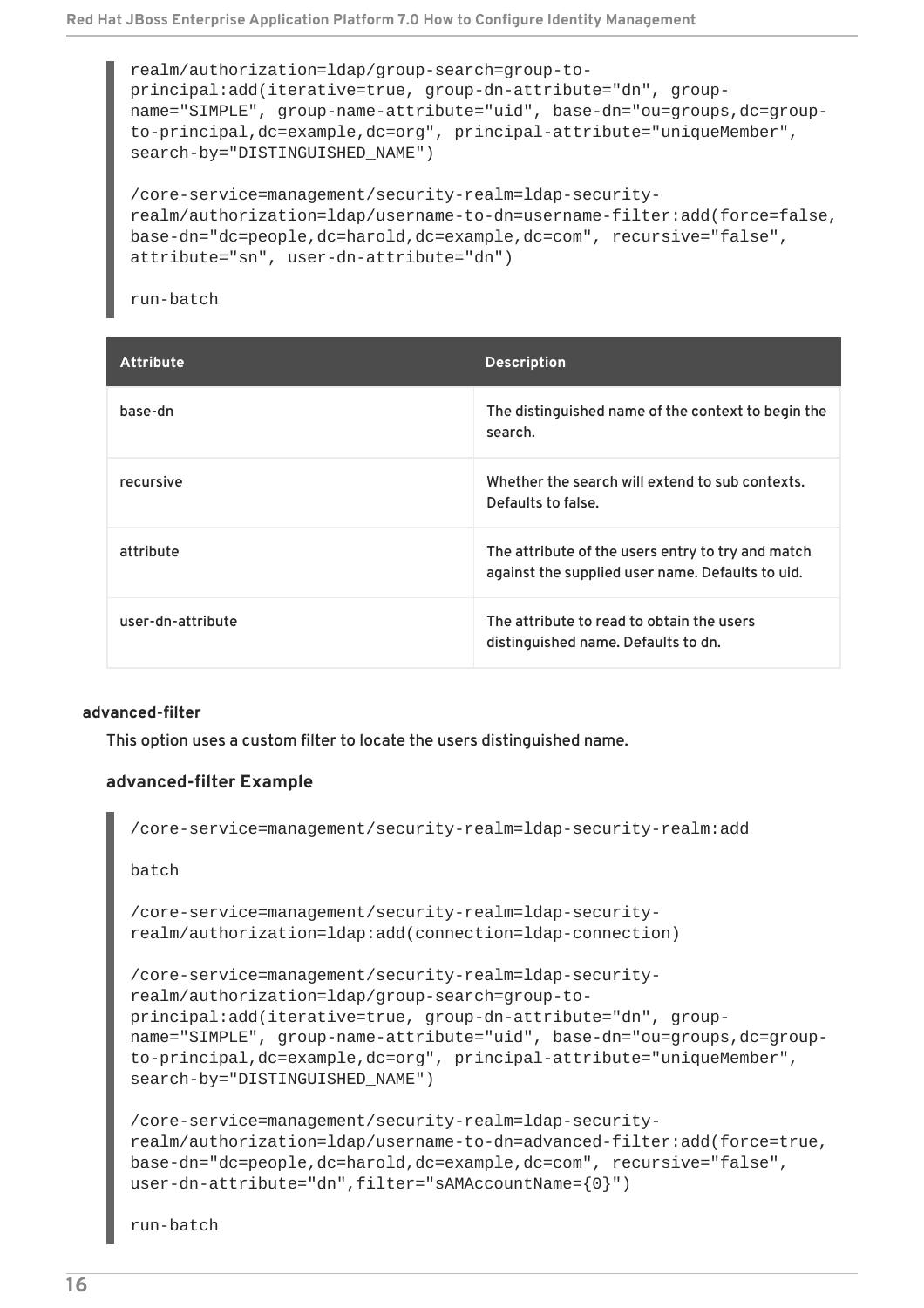For the attributes that match those in the *username-filter* example, the meaning and default values are the same. There is one additional attribute:

| <b>Attribute</b> | <b>Description</b>                                                                                                     |
|------------------|------------------------------------------------------------------------------------------------------------------------|
| filter           | Custom filter used to search for a user's entry<br>where the user name will be substituted in the {0}<br>place holder. |



#### **IMPORTANT**

This must remain valid after the filter is defined so if any special characters are used (such as *&*) ensure the proper form is used. For example *&* for the *&* character.

## <span id="page-20-0"></span>**2.3.2.3. Mapping LDAP Group Information to RBAC Roles**

Once the connection to the LDAP server has been created and the group searching has been properly configured, a mapping needs to be created between the LDAP groups and RBAC roles. This mapping can be both inclusive as well as exclusive and enables users to be automatically assigned one or more roles based on their group membership information.



## **WARNING**

If RBAC is not already configured, pay close attention when doing so, especially if switching to a newly-created LDAP-enabled realm. Enabling RBAC without having users and roles properly configured could result in administrators being unable to login to the management interfaces.



## **NOTE**

The management CLI commands shown assume that you are running a JBoss EAP standalone server. For more details on using the management CLI for a JBoss EAP managed domain, please see the JBoss EAP *[Management](https://access.redhat.com/documentation/en-us/red_hat_jboss_enterprise_application_platform/7.0/html-single/management_cli_guide/) CLI Guide*.

## **Ensure RBAC is Enabled and Configured**

Before mappings between LDAP and RBAC Roles can be used, RBAC must enabled and initially configured.

```
/core-service=management/access=authorization:read-
attribute(name=provider)
```
It should yield the following result:

```
"outcome" => "success", "result" => "rbac" }
```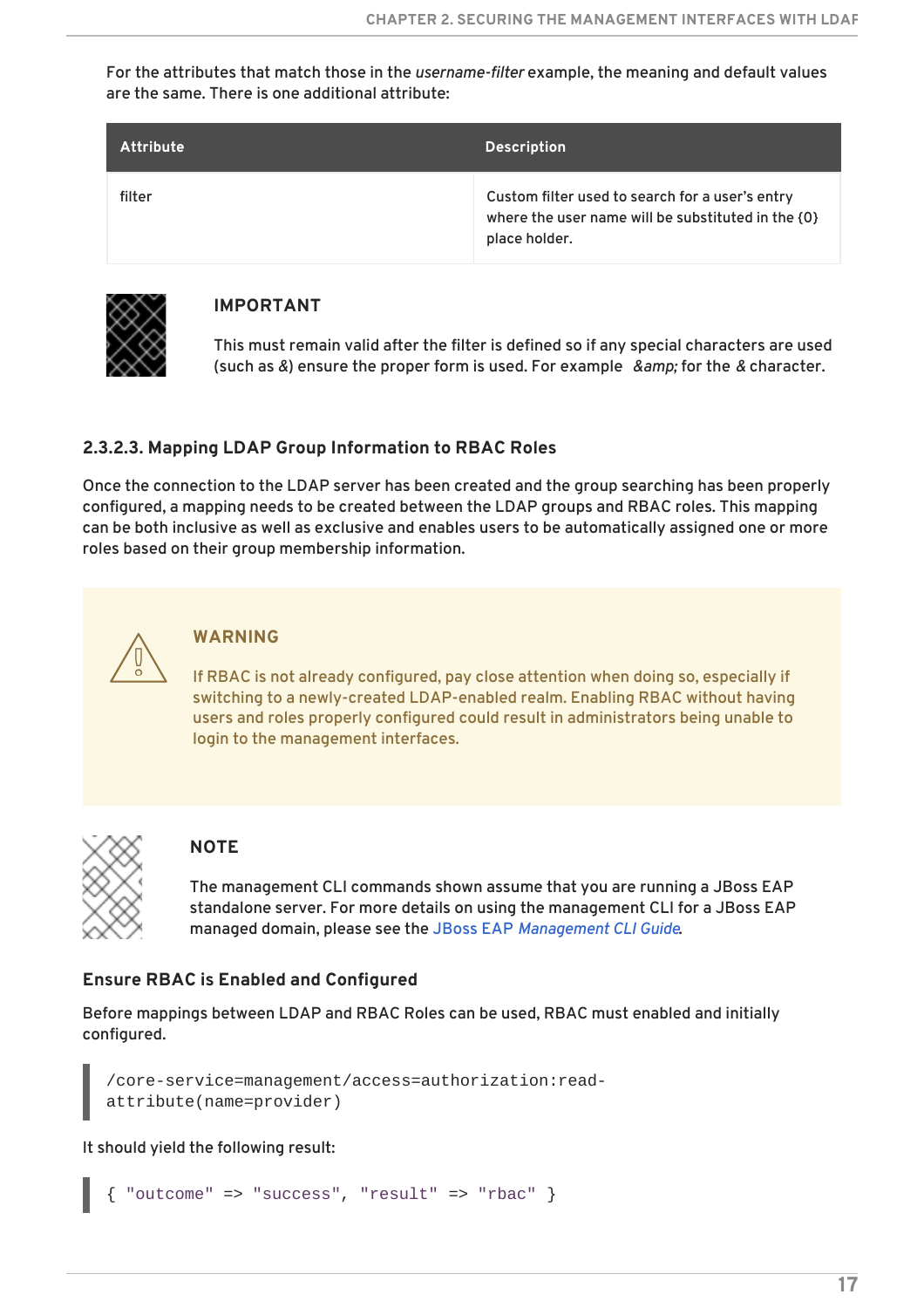For more information on enabling and configuring RBAC, please see the *Enabling Role-Based Access Control* section of the Red Hat JBoss Enterprise [Application](https://access.redhat.com/documentation/en-us/red_hat_jboss_enterprise_application_platform/7.0/html-single/how_to_configure_server_security/#enabling_role_based_access_control) Platform How to Configure Server Security guide.

## **Verify Existing List of Roles**

Use the read-children-names operation to get a complete list of the configured roles:

```
/core-service=management/access=authorization:read-children-names(child-
type=role-mapping)
```
Which should yield a list of roles:

```
{
  "outcome" => "success",
  "result" =>
    [ "Administrator", "Deployer", "Maintainer", "Monitor", "Operator",
"SuperUser" ]
}
```
In addition, all existing mappings for a role may be checked:

```
/core-service=management/access=authorization/role-
mapping=Administrator:read-resource(recursive=true)
```

```
{
  "outcome" => "success",
  "result" =>
  {
    "include-all" => false,
    "exclude" => undefined,
    "include" \Rightarrow {
      "user-theboss" => {
        "name" => "theboss",
        "realm" => undefined,
        "type" => "USER"
      },
      "user-harold" => {
        "name" => "harold",
        "realm" => undefined,
        "type" => "USER"
      },
      "group-SysOps" => {
        "name" => "SysOps",
        "realm" => undefined,
        "type" => "GROUP"
      }
    }
  }
}
```
## **Configure a Role-Mapping entry**

If a role does not already have a Role-Mapping entry, one needs to be created. For instance: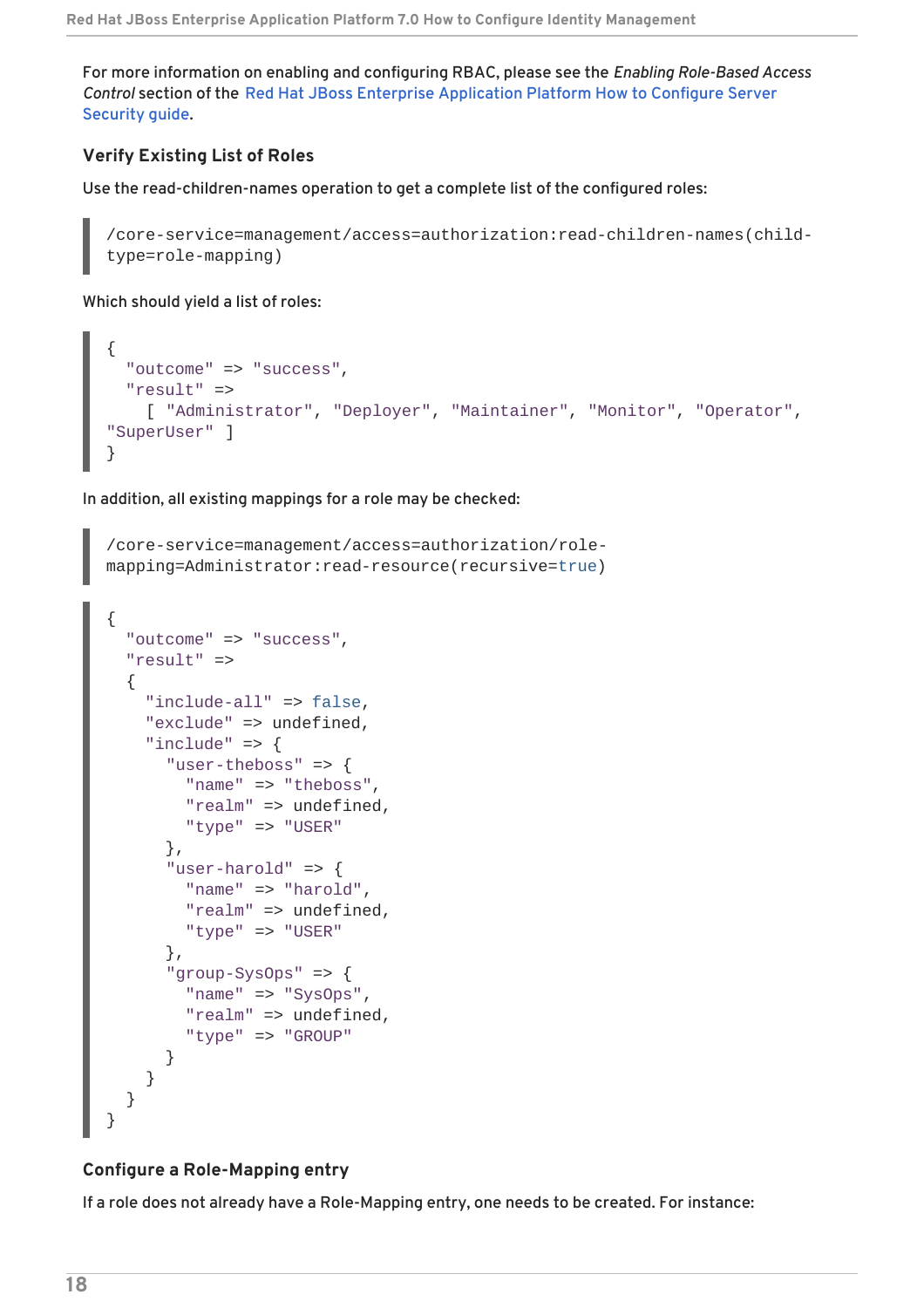```
/core-service=management/access=authorization/role-mapping=Auditor:read-
resource()
```

```
{
  "outcome" => "failed",
  "failure-description" => "WFLYCTL0216: Management resource '[ (\"core-
service\" => \"management\"), (\"access\" => \"authorization\"), (\"role-
mapping\" => \"Auditor\") ]' not found"
}
```
To add a role mapping:

```
/core-service=management/access=authorization/role-mapping=Auditor:add()
{
  "outcome" => "success"
}
```
To verify:

```
/core-service=management/access=authorization/role-mapping=Auditor:read-
resource()
```

```
{
  "outcome" => "success",
  "result" \Rightarrow f"include-all" => false,
    "exclude" => undefined,
    "include" => undefined
  }
}
```
## **Add Groups to the Role for Inclusion and Exclusion**

Groups may be added for inclusion or exclusion from a role.



## **NOTE**

The exclusion mapping takes precedence or the inclusion mapping.

To add a group for inclusion:

```
/core-service=management/access=authorization/role-
mapping=Auditor/include=group-GroupToInclude:add(name=GroupToInclude,
type=GROUP)
```
To add a group for exclusion:

```
/core-service=management/access=authorization/role-
mapping=Auditor/exclude=group-GroupToExclude:add(name=GroupToExclude,
type=GROUP)
```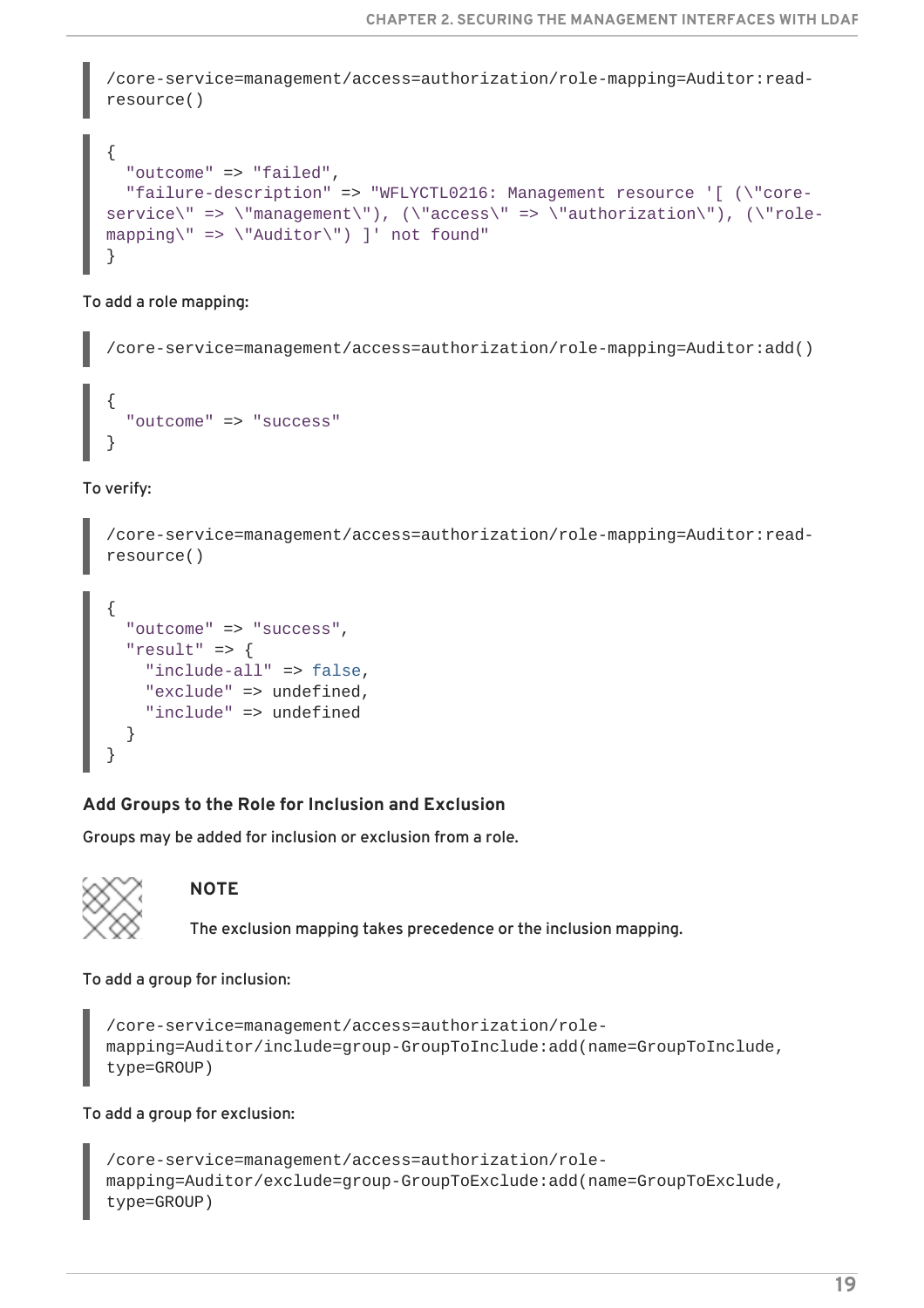#### To check the result:

```
/core-service=management/access=authorization/role-mapping=Auditor:read-
resource(recursive=true)
```

```
{
  "outcome" => "success",
  "result" \Rightarrow f"include-all" => false,
    "exclude" \Rightarrow {
       "group-GroupToExclude" => {
         "name" => "GroupToExclude",
         "realm" => undefined,
         "type" => "GROUP"
      }
    },
    "include" \Rightarrow {
       "group-GroupToInclude" => {
         "name" => "GroupToInclude",
         "realm" => undefined,
         "type" => "GROUP"
      }
    }
  }
}
```
#### **Removing a Group from a Role Groups that are added for exclusion or inclusion may also be removed**

To remove a group from inclusion:

```
/core-service=management/access=authorization/role-
mapping=Auditor/include=group-GroupToInclude:remove
```
To remove a group from exclusion:

```
/core-service=management/access=authorization/role-
mapping=Auditor/exclude=group-GroupToExclude:remove
```
## <span id="page-23-0"></span>**2.4. ENABLING CACHING**

Security Realms also offer the ability to cache the results of LDAP queries for both authentication as well as group loading. This enables the results of different queries to be reused across multiple searches by different users in certain circumstances, for example iteratively querying the group membership information of groups. There are three different caches available, each of which are configured separately and operate independently:

- authentication
- group-to-principal
- username-to-dn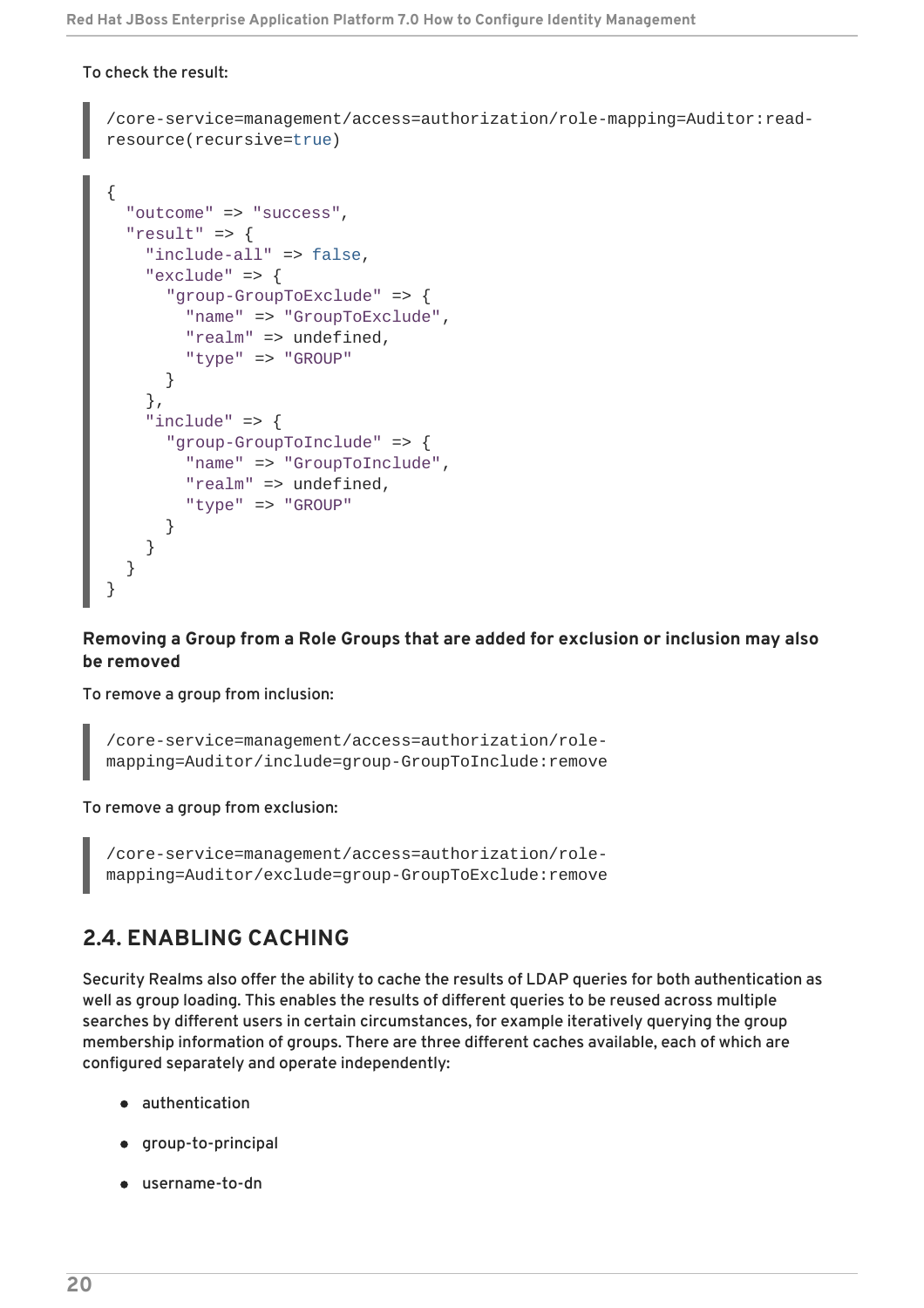## <span id="page-24-0"></span>**2.4.1. Cache Configuration**

Even though the caches are independent of one another, all three are configured in the same manner. Each cache offers the following configuration options:

| <b>Attribute</b> | <b>Description</b>                                                                                                                                                                                                                                                                                                                                                        |
|------------------|---------------------------------------------------------------------------------------------------------------------------------------------------------------------------------------------------------------------------------------------------------------------------------------------------------------------------------------------------------------------------|
| type             | This defines the eviction strategy that the cache will<br>adhere to. Options are by-access-time and by-<br>search-time. by-access-time evicts items from the<br>cache after a certain period of time has elapsed<br>since their last access. by-search-time evicts items<br>based on how long they have been in the cache<br>regardless of their last access.             |
| eviction-time    | This defines the time (in seconds) used for evictions<br>depending on the strategy.                                                                                                                                                                                                                                                                                       |
| cache-failures   | This is a boolean that enables/disables the caching<br>of failed searches. This has the potential for<br>preventing an LDAP server from being repeatedly<br>access by the same failed search, but it also has the<br>potential to fill up the cache with searches for users<br>that do not exist. This setting is particularly<br>important for the authentication cache. |
| max-cache-size   | This defines maximum size (number of items) of the<br>cache, which in-turn dictates when items will begin<br>getting evicted. Old items are evicted from the<br>cache to make room for new authentication and<br>searches as needed, meaning max-cache-size will not<br>prevent new authentication attempts or searches<br>from occurring.                                |

## <span id="page-24-1"></span>**2.4.2. Example**



## **NOTE**

This example assumes a security realm has been created named *LDAPRealm* that connects to an existing LDAP server and is configured for authentication and [authorization.](#page-26-0) The commands to display the current configuration are detailed in a later section. More details on creating a security realm that uses LDAP can be found [here](#page-9-0).

## **Example Base Configuration**

```
"core-service" : {
 "management" : {
   "security-realm" : {
      "LDAPRealm" : {
        "authentication" : {
          "ldap" : {
            "allow-empty-passwords" : false,
```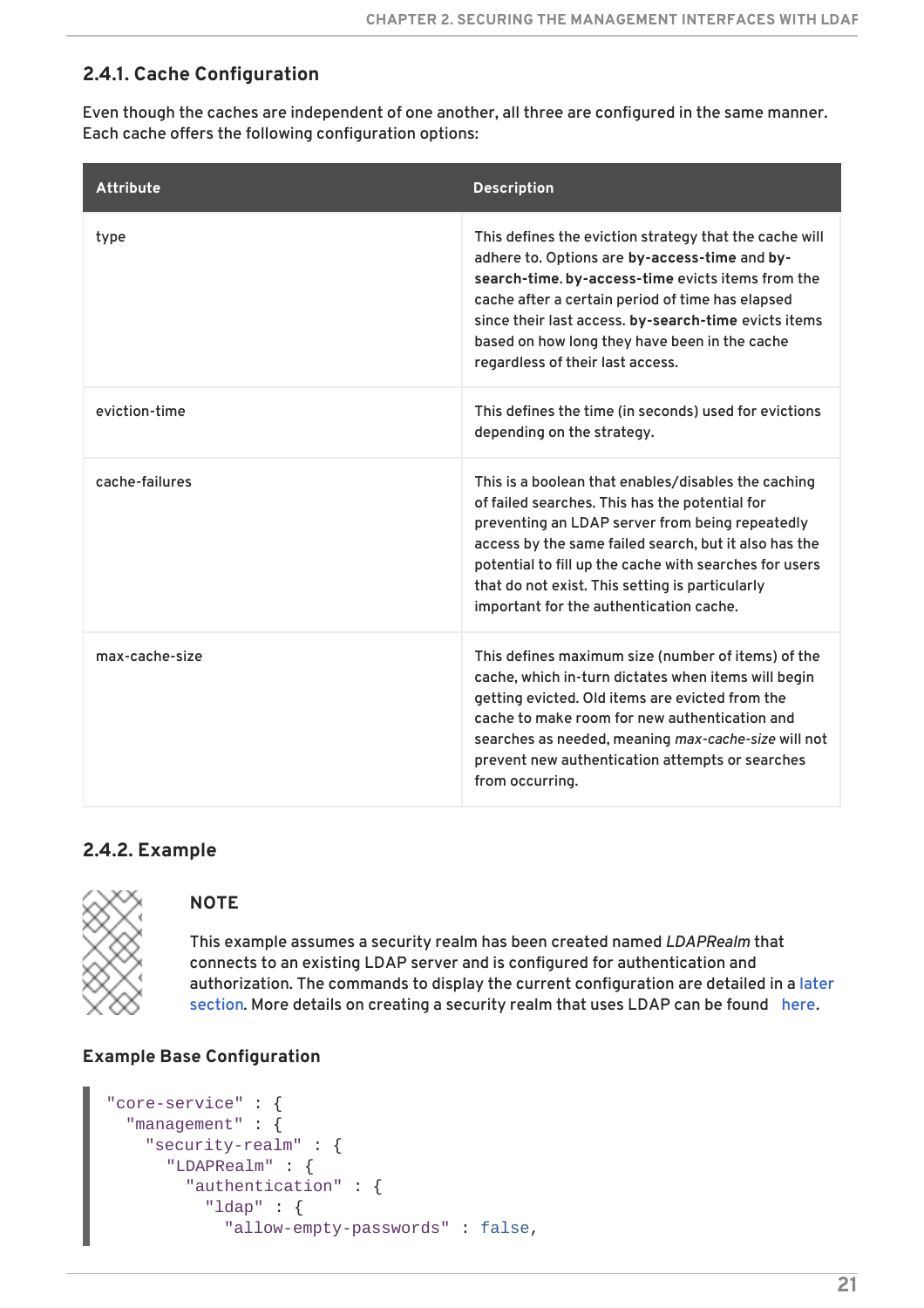```
"base-dn" : "...",
            "connection" : "MyLdapConnection",
            "recursive" : false,
            "user-dn" : "dn",
            "username-attribute" : "uid",
            "cache" : null
          }
        },
        "authorization" : {
          "lday" : {
            "connection" : "MyLdapConnection",
            "group-search" : {
              "group-to-principal" : {
                "base-dn" : "...",
                "group-dn-attribute" : "dn",
                "group-name" : "SIMPLE",
                "group-name-attribute" : "uid",
                "iterative" : true,
                "principal-attribute" : "uniqueMember",
                "search-by" : "DISTINGUISHED_NAME",
                "cache" : null
              }
            },
            "username-to-dn" : {
              "username-filter" : {
                "attribute" : "uid",
                "base-dn" : "...",
                "force" : false,
                "recursive" : false,
                "user-dn-attribute" : "dn",
                "cache" : null
                }
              }
            }
          },
       }
     }
 }
}
```
In all areas where **"cache" : null** appear, a cache may be configured:

#### **Authentication**

During authentication the user's distinguished name is discovered using this definition and an attempt to connect to the LDAP server and verify their identity is made using these credentials.

#### **A group-search definition**

There is the group search definition, in this case it is an iterative search (because **iterative** is set to **true** in the sample configuration above). First, a search will be performed to find all groups the user is a direct member of. After that, a search will be performed for each of those groups to identify if they have membership to other groups. This process continues until either a cyclic reference is detected or the final groups are not members of any further groups.

#### **A username-to-dn definition in group search**

Group searching relies on the availability of the users distinguished name. This section is not used in all situations, but it can be used as a second attempt to discover a user's distinguished name. This,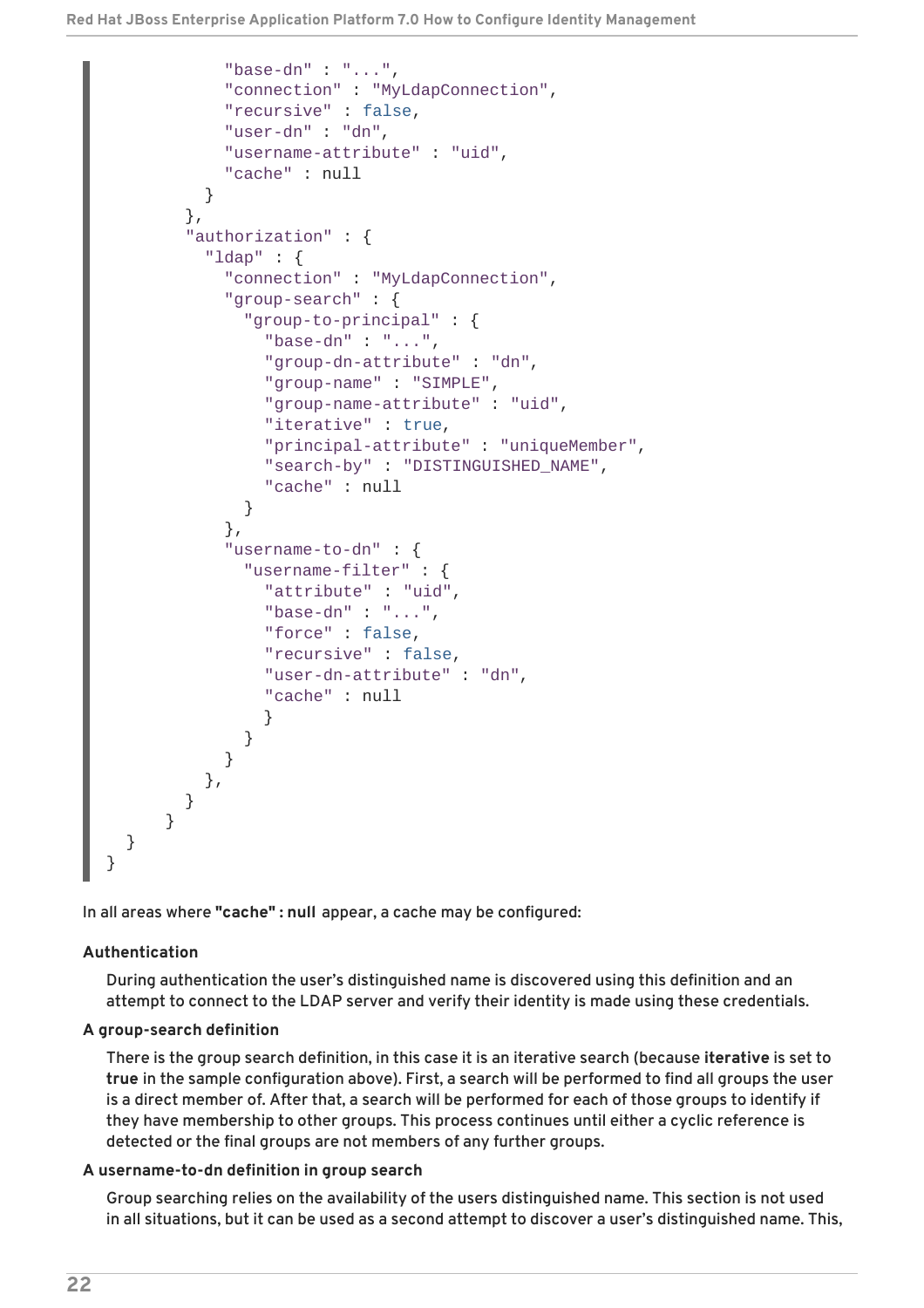for instance, may be useful or even required when a second form of authentication was supported, for example local authentication.

## <span id="page-26-0"></span>**2.4.2.1. Reading the Current Cache Configuration**



## **NOTE**

The CLI commands used in this and subsequent sections use *LDAPRealm* for the name of the security realm. This should be substituted for the name of the actual realm being configured.

#### **CLI Command to Read the Current Cache Configuration**

```
/core-service=management/security-realm=LDAPRealm:read-
resource(recursive=true)
```
## **Output**

```
{
  "outcome" => "success",
  "result" \Rightarrow f"map-groups-to-roles" => true,
    "authentication" \Rightarrow {
      "ldap" \Rightarrow {
        "advanced-filter" => undefined,
        "allow-empty-passwords" => false,
        "base-dn" => "dc=example, dc=com",
         "connection" => "ldapConnection",
         "recursive" => true,
         "user-dn" \Rightarrow "dn",
         "username-attribute" => "uid",
         "cache" => undefined
        }
      },
      "authorization" => {
        "ldap" \Rightarrow f"connection" => "ldapConnection",
           "group-search" \Rightarrow {
             "principal-to-group" => {
               "group-attribute" => "description",
               "group-dn-attribute" => "dn",
               "group-name" => "SIMPLE",
               "group-name-attribute" => "cn",
               "iterative" => false,
               "prefer-original-connection" => true,
               "skip-missing-groups" => false,
               "cache" => undefined
             }
          },
           "username-to-dn" \Rightarrow {
             "username-filter" => {
               "attribute" => "uid",
               "base-dn" => "ou=Users,dc=jboss,dc=org",
               "force" => true,
```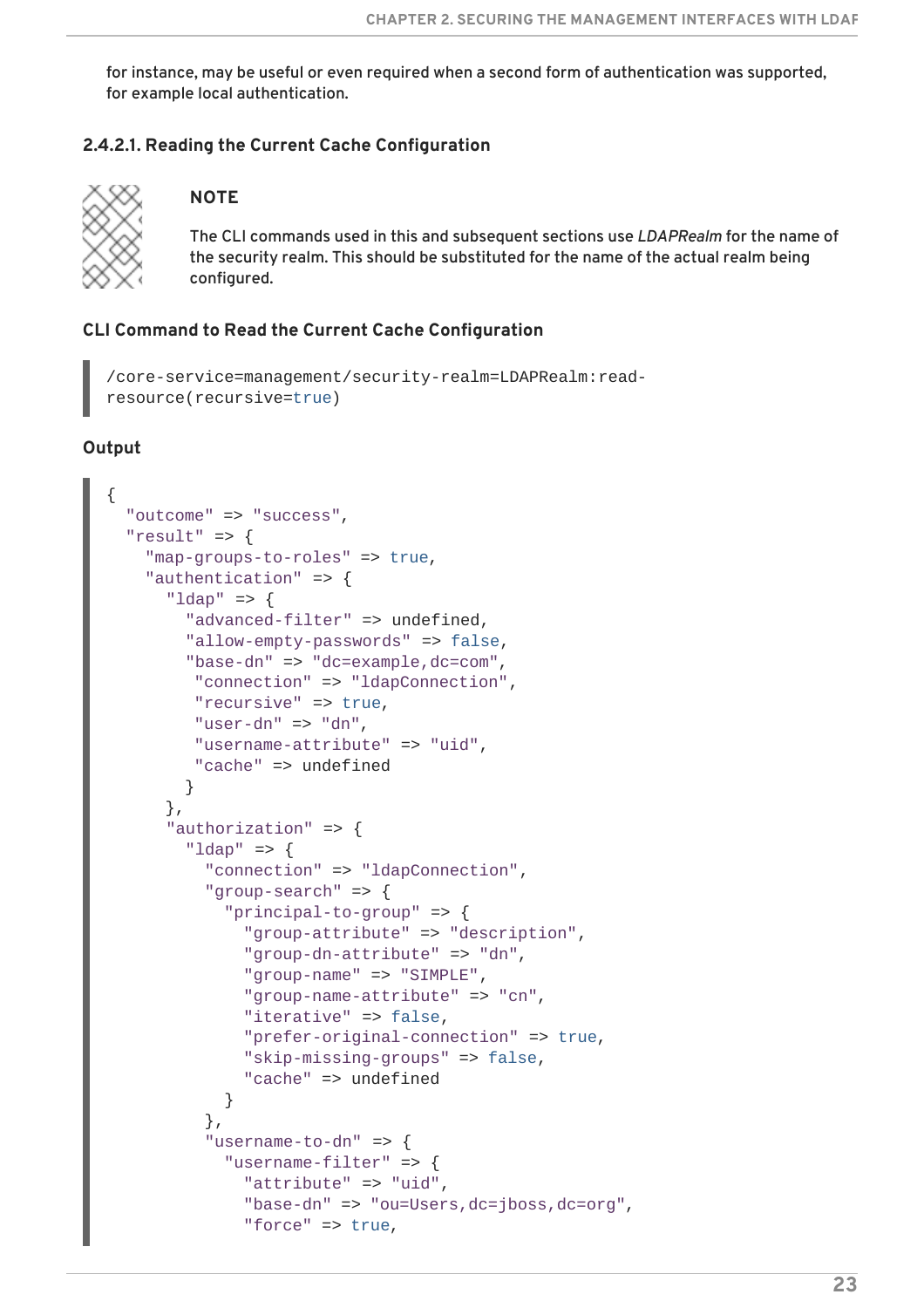```
"recursive" => false,
           "user-dn-attribute" => "dn",
           "cache" => undefined
         }
       }
     }
   },
   "plug-in" => undefined,
   "server-identity" => undefined
 }
}
```
## <span id="page-27-0"></span>**2.4.2.2. Enabling a Cache**



## **NOTE**

The CLI commands used in this and subsequent sections configure the cache in the authentication portion of the security realm, in other words **/authentication=ldap/**. Caches in the authorization portion may also be configured in a similar manner by updating the path of the command.

#### **CLI for Enabling a Cache**

```
/core-service=management/security-
realm=LDAPRealm/authentication=ldap/cache=by-access-time:add(eviction-
time=300, cache-failures=true, max-cache-size=100)
```
This commands adds a **by-access-time** cache for authentication with an eviction time of 300 seconds (5 minutes) and a max cache size of 100 items. In addition, failed searches will be cached. Alternatively, a **by-search-time** cache could also be configured:

```
/core-service=management/security-
realm=LDAPRealm/authentication=ldap/cache=by-search-time:add(eviction-
time=300, cache-failures=true, max-cache-size=100)
```
## <span id="page-27-1"></span>**2.4.2.3. Inspecting an Existing Cache**

## **CLI for Inspecting an Existing Cache**

```
/core-service=management/security-
realm=LDAPRealm/authentication=ldap/cache=by-access-time:read-
resource(include-runtime=true)
```
## **Output**

```
{
  "outcome" => "success",
  "result" \Rightarrow f"cache-failures" => true,
    "cache-size" \Rightarrow 1,
    "eviction-time" => 300,
```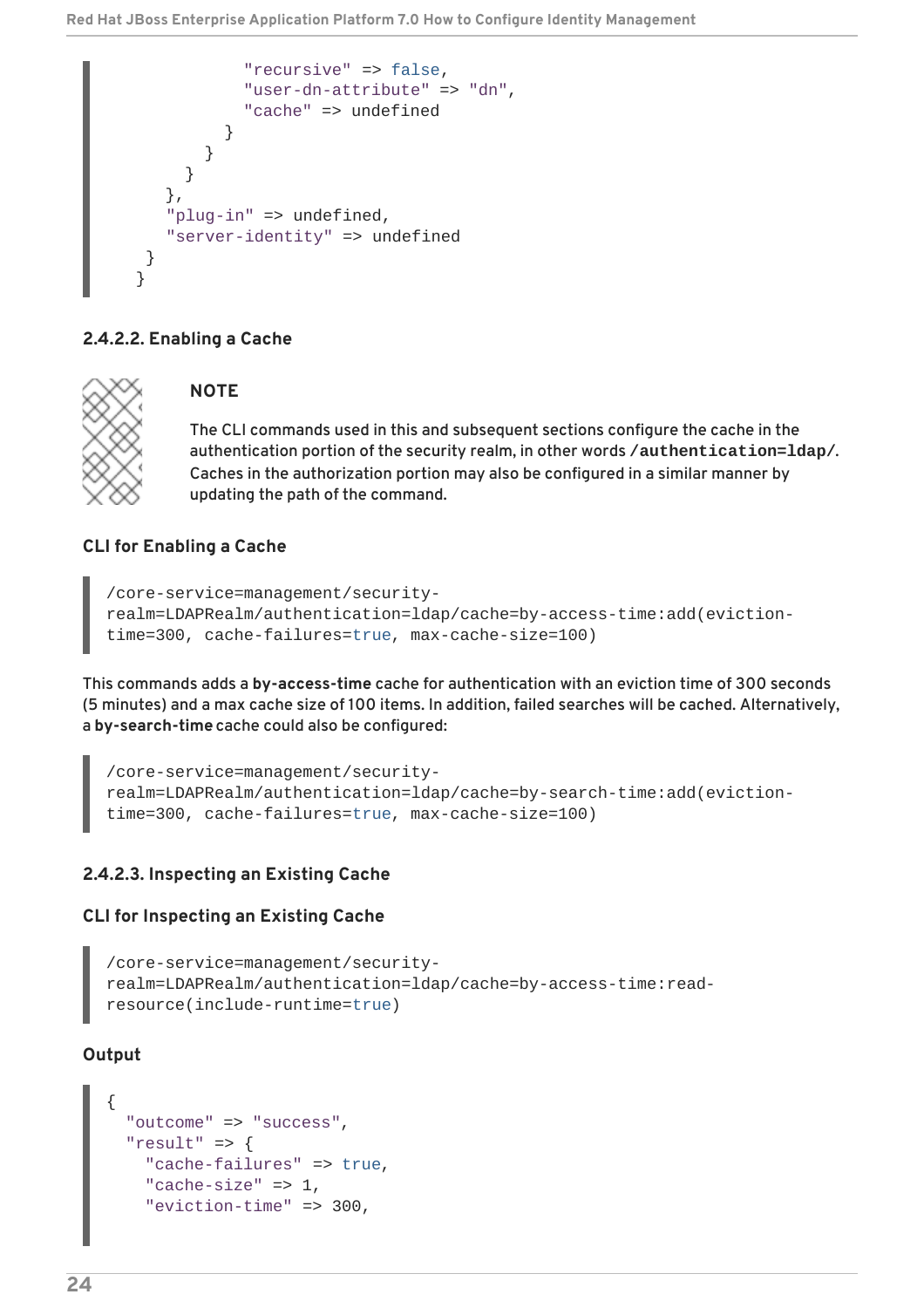```
"max-cache-size" => 100
  }
}
```
The *include-runtime* attribute adds the **cache-size** element, which displays the current number of items in the cache (1 in this case).

## <span id="page-28-0"></span>**2.4.2.4. Testing an Existing Cache's Contents**

## **CLI for Testing an Existing Cache's Contents**

```
/core-service=management/security-
realm=LDAPRealm/authentication=ldap/cache=by-access-
time:contains(name=TestUserOne)
```
## **Output**

```
{
  "outcome" => "success",
 "result" => true
}
```
This shows that an entry for *TestUserOne* exists the in the cache.

## <span id="page-28-1"></span>**2.4.2.5. Flushing a Cache**

An entire cache may be flushed as can individual items from a cache.

## **CLI for Flushing a Single Item**

```
/core-service=management/security-
realm=LDAPRealm/authentication=ldap/cache=by-access-time:flush-
cache(name=TestUserOne)
```
## **CLI for Flushing an Entire Cache**

```
/core-service=management/security-
realm=LDAPRealm/authentication=ldap/cache=by-access-time:flush-cache()
```
## <span id="page-28-2"></span>**2.4.2.6. Removing a Cache**

## **CLI for Removing a Cache**

```
/core-service=management/security-
realm=LDAPRealm/authentication=ldap/cache=by-access-time:remove()
```
reload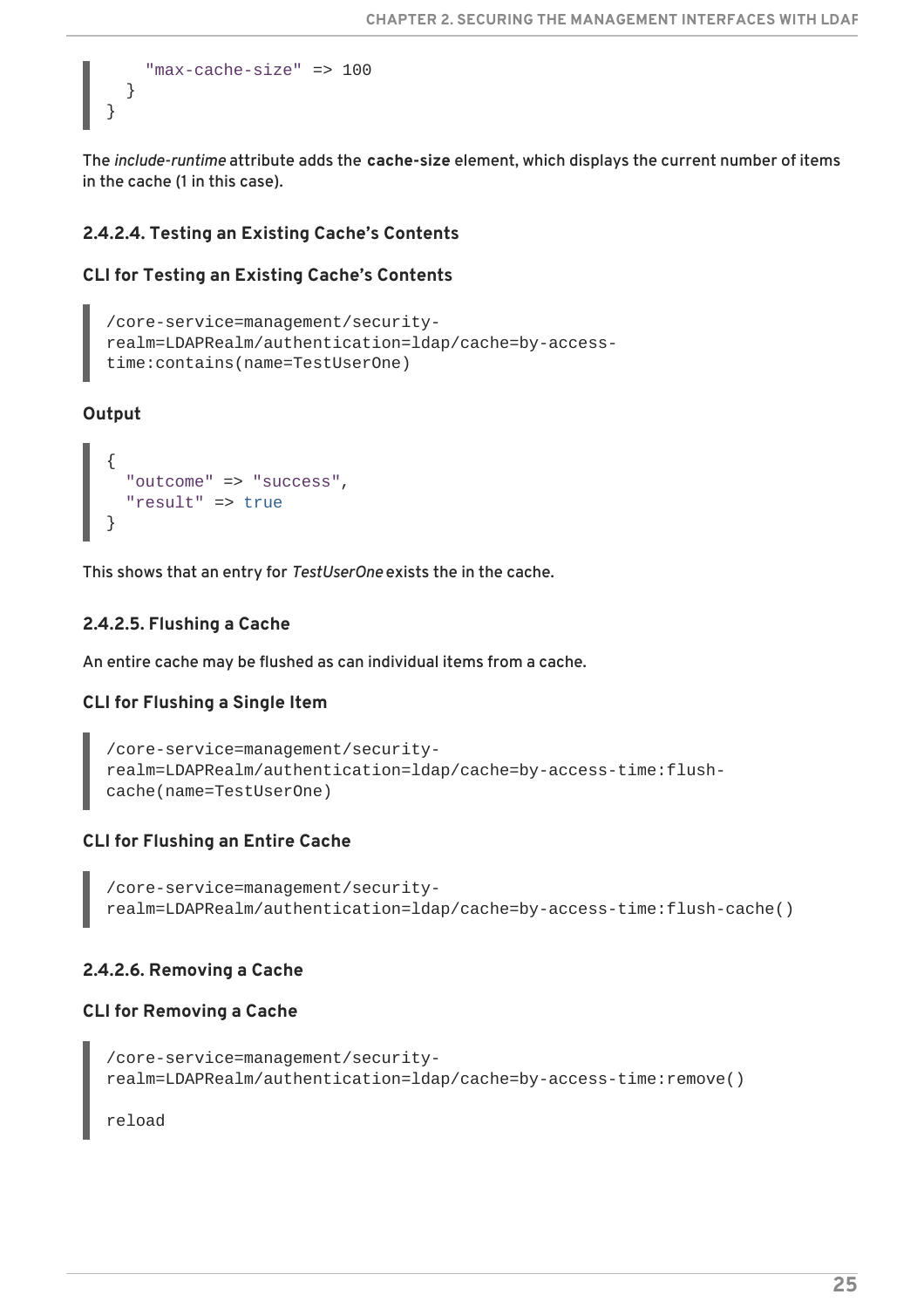## <span id="page-29-0"></span>**CHAPTER 3. CONFIGURING A SECURITY DOMAIN TO USE LDAP**

Security domains can be configured to use an LDAP server for authentication and authorization by using a login module. The basics of security domains and login modules are covered in the Red Hat JBoss Enterprise Application Platform Security Architecture Guide. *[LdapExtended](https://access.redhat.com/documentation/en-us/red_hat_jboss_enterprise_application_platform/7.0/html-single/security_architecture/)* is the preferred login module for integrating with LDAP servers (including Active Directory), but there are several other LDAP login modules that can be used as well. Specifically, the *Ldap*, *AdvancedLdap*, and *AdvancedAdLdap* can also be used to configure a security domain to use LDAP. This section uses the *LdapExtended* login module to illustrate how to create a security domain that uses an LDAP for authentication and authorization, but the other LDAP login modules may be used as well. For more details on the other LDAP login modules, please see the Red Hat JBoss Enterprise [Application](https://access.redhat.com/documentation/en-us/red_hat_jboss_enterprise_application_platform/7.0/html-single/login_module_reference/) Platform Login Module Reference.

## <span id="page-29-1"></span>**3.1. LDAPEXTENDED LOGIN MODULE**

LdapExtended (**org.jboss.security.auth.spi.LdapExtLoginModule**) is a login module implementation that uses searches to locate the bind user and associated roles on LDAP server. The roles query recursively follows DNs to navigate a hierarchical role structure. For the vast majority of cases when using LDAP with security domains, the *LdapExtended* login module should be used, especially with LDAP implementations that are not Active Directory. For a full list of configuration options for the [LdapExtended](https://access.redhat.com/documentation/en-us/red_hat_jboss_enterprise_application_platform/7.0/html-single/login_module_reference/#ldapextended_login_module) login module, please see the LdapExtend login module section Red Hat JBoss Enterprise Application Platform Login Module Reference.

The authentication happens as follows:

- 1. An initial bind to the LDAP server is done using the *bindDN* and *bindCredential* options. The *bindDN* is a LDAP user with the ability to search both the *baseCtxDN* and *rolesCtxDN* trees for the user and roles. The user DN to authenticate against is queried using the filter specified by the baseFilter attribute.
- 2. The resulting user DN is authenticated by binding to the LDAP server using the user DN as the InitialLdapContext environment *Context.SECURITY\_PRINCIPAL*. The *Context.SECURITY\_CREDENTIALS* property is set to the String password obtained by the callback handler.

## <span id="page-29-2"></span>**3.1.1. Configuring a Security Domain to use the LdapExtended Login Module**

## **Example Data (LDIF format)**

```
dn: uid=jduke,ou=Users,dc=jboss,dc=org
objectClass: inetOrgPerson
objectClass: person
objectClass: top
cn: Java Duke
sn: duke
uid: jduke
userPassword: theduke
# =============================
dn: uid=hnelson,ou=Users,dc=jboss,dc=org
objectClass: inetOrgPerson
objectClass: person
objectClass: top
cn: Horatio Nelson
```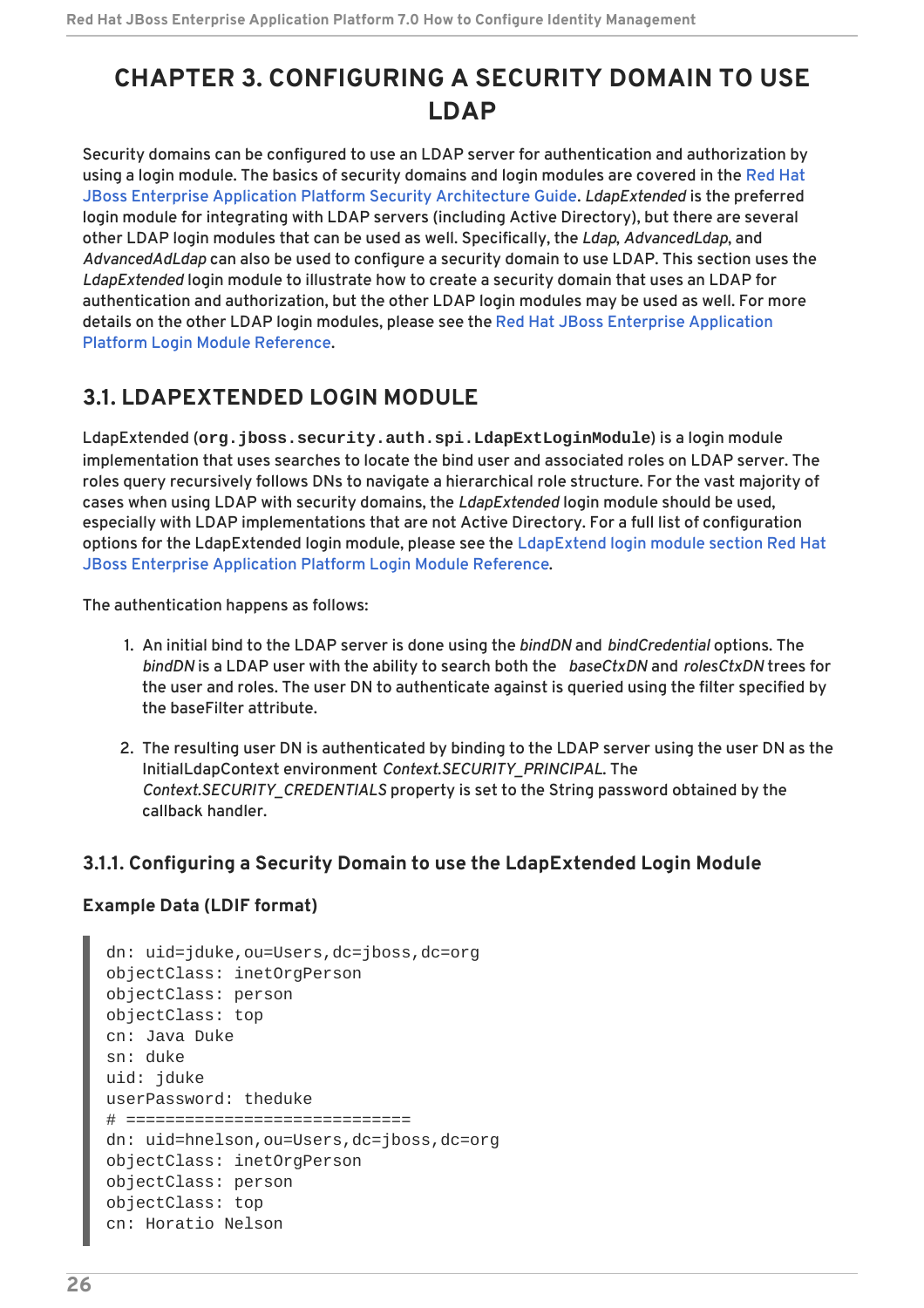sn: Nelson uid: hnelson userPassword: secret # ============================= dn: ou=groups,dc=jboss,dc=org objectClass: top objectClass: organizationalUnit ou: groups # ============================= dn: uid=ldap,ou=Users,dc=jboss,dc=org objectClass: inetOrgPerson objectClass: person objectClass: top cn: LDAP sn: Service uid: ldap userPassword: randall # ============================= dn: ou=Users,dc=jboss,dc=org objectClass: top objectClass: organizationalUnit ou: Users # ============================= dn: dc=jboss,dc=org objectclass: top objectclass: domain dc: jboss # ============================= dn: uid=GroupTwo,ou=groups,dc=jboss,dc=org objectClass: top objectClass: groupOfNames objectClass: uidObject cn: GroupTwo member: uid=jduke, ou=Users, dc=jboss, dc=org uid: GroupTwo # ============================= dn: uid=GroupThree,ou=groups,dc=jboss,dc=org objectClass: top objectClass: groupOfUniqueNames objectClass: uidObject cn: GroupThree uid: GroupThree uniqueMember: uid=GroupOne, ou=groups, dc=jboss, dc=org # ============================= dn: uid=HTTP,ou=Users,dc=jboss,dc=org objectClass: inetOrgPerson objectClass: person objectClass: top cn: HTTP sn: Service uid: HTTP userPassword: httppwd # ============================= dn: uid=GroupOne,ou=groups,dc=jboss,dc=org objectClass: top objectClass: groupOfUniqueNames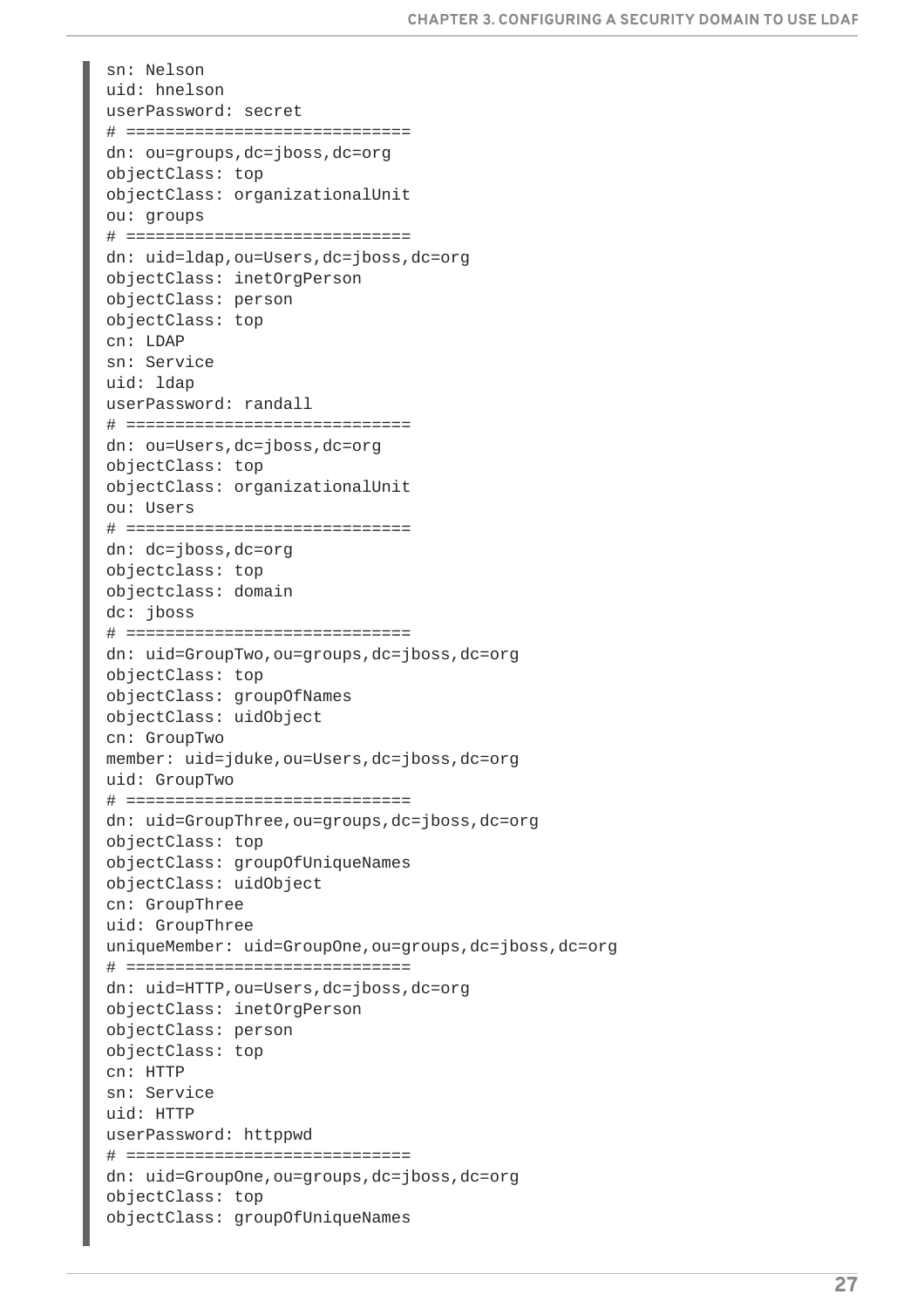```
objectClass: uidObject
cn: GroupOne
uid: GroupOne
uniqueMember: uid=jduke, ou=Users, dc=jboss, dc=org
uniqueMember: uid=hnelson,ou=Users,dc=jboss,dc=org
```
## **CLI Commands for Adding the LdapExtended Login Module**

```
/subsystem=security/security-domain=testLdapExtendedExample:add(cache-
type=default)
/subsystem=security/security-
domain=testLdapExtendedExample/authentication=classic:add
/subsystem=security/security-
domain=testLdapExtendedExample/authentication=classic/login-
module=LdapExtended:add(code=LdapExtended, flag=required, module-options=[
("java.naming.factory.initial"=>"com.sun.jndi.ldap.LdapCtxFactory"),
("java.naming.provider.url"=>"ldap://localhost:10389"),
("java.naming.security.authentication"=>"simple"),
("bindDN"=>"uid=ldap,ou=Users,dc=jboss,dc=org"),
("bindCredential"=>"randall"),
("baseCtxDN"=>"ou=Users,dc=jboss,dc=org"), ("baseFilter"=>"(uid={0})"),
("rolesCtxDN"=>"ou=groups,dc=jboss,dc=org"), ("roleFilter"=>"
(uniqueMember={1})"), ("roleAttributeID"=>"uid")])
```
reload



## **NOTE**

The management CLI commands shown assume that you are running a JBoss EAP standalone server. For more details on using the management CLI for a JBoss EAP managed domain, please see the JBoss EAP *[Management](https://access.redhat.com/documentation/en-us/red_hat_jboss_enterprise_application_platform/7.0/html-single/management_cli_guide/) CLI Guide*.

## <span id="page-31-0"></span>**3.1.1.1. Configuring a Security Domain to use the LdapExtended Login Module for Active Directory**

For Microsoft Active Directory, the LdapExtended Login Module may be used.

("java.naming.provider.url"=>"ldap://ldaphost.jboss.org"),

The example below represents the configuration for a default Active Directory configuration. Some Active Directory configurations may require searching against the Global Catalog on port 3268 instead of the usual port 389. This is most likely when the Active Directory forest includes multiple domains.

## **Example Configuration for the LdapExtended Login Module for a Default AD Configuration**

```
/subsystem=security/security-domain=AD_Default:add(cache-type=default)
/subsystem=security/security-domain=AD_Default/authentication=classic:add
/subsystem=security/security-
domain=AD_Default/authentication=classic/login-
module=LdapExtended:add(code=LdapExtended,flag=required,module-options=[
```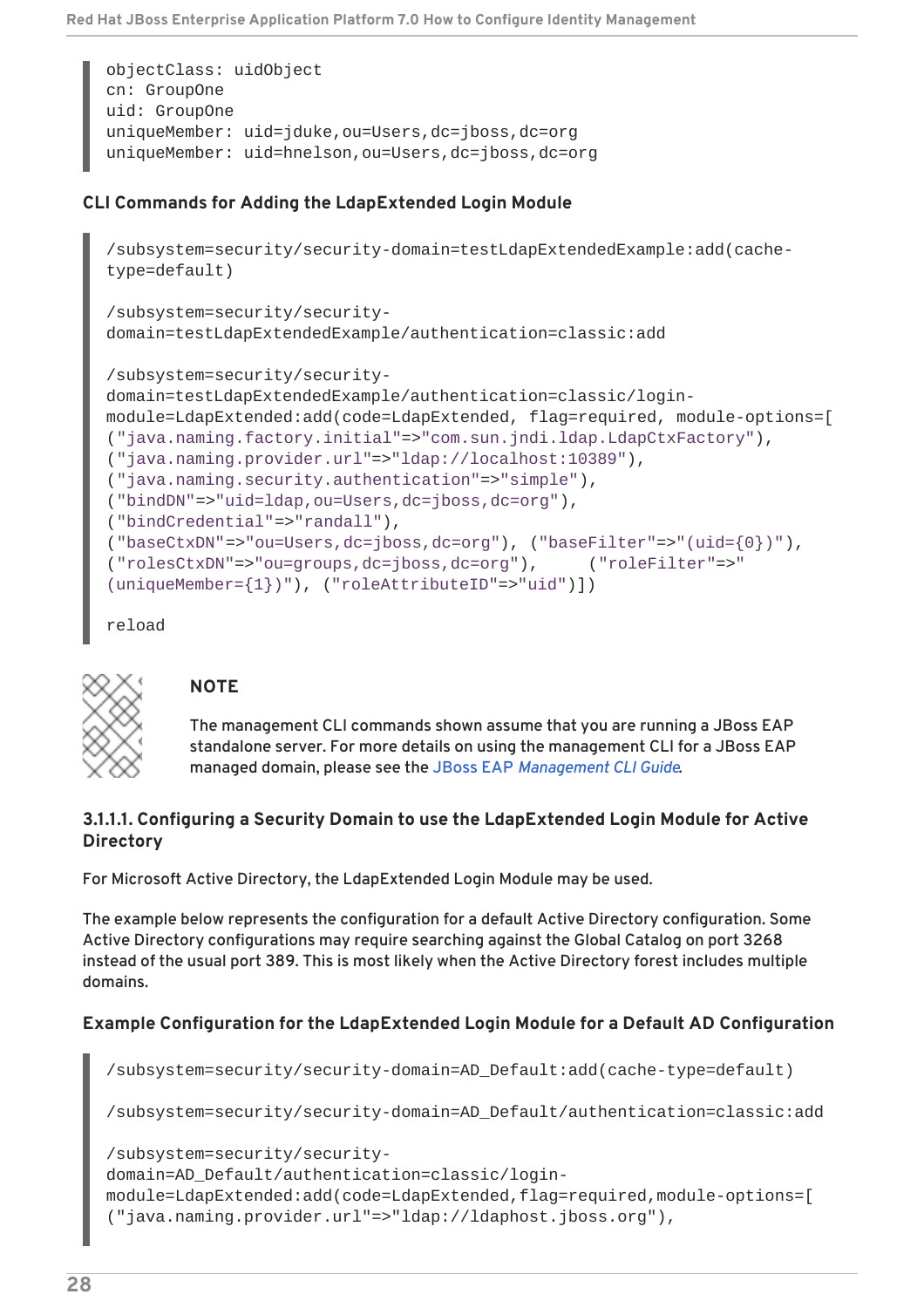```
("bindDN"=>"JBOSSsearchuser"), ("bindCredential"=>"password"),
("baseCtxDN"=>"CN=Users,DC=jboss,DC=org"), ("baseFilter"=>"
(sAMAccountName={0})"), ("rolesCtxDN"=>"CN=Users,DC=jboss,DC=org"),
("roleFilter"=>"(sAMAccountName={0})"), ("roleAttributeID"=>"memberOf"),
("roleAttributeIsDN"=>"true"), ("roleNameAttributeID"=>"cn"),
("searchScope"=>"ONELEVEL_SCOPE"), ("allowEmptyPasswords"=>"false")])
```
reload

The example below implements a recursive role search within Active Directory. The key difference between this example and the default Active Directory example is that the role search has been replaced to search the member attribute using the DN of the user. The login module then uses the DN of the role to find groups of which the group is a member.

#### **Example Configuration for the LdapExtended Login Module for a Default AD Configuration with Recursive Search**

```
/subsystem=security/security-domain=AD_Recursive:add(cache-type=default)
/subsystem=security/security-
domain=AD_Recursive/authentication=classic:add
/subsystem=security/security-
domain=AD_Recursive/authentication=classic/login-
module=LdapExtended:add(code=LdapExtended,flag=required,module-options=
[("java.naming.provider.url"=>"ldap://ldaphost.jboss.org"),
("java.naming.referral"=>"follow"), ("bindDN"=>"JBOSSsearchuser"),
("bindCredential"=>"password"), ("baseCtxDN"=>"CN=Users,DC=jboss,DC=org"),
("baseFilter"=>"(sAMAccountName={0})"),
("rolesCtxDN"=>"CN=Users,DC=jboss,DC=org"), ("roleFilter"=>"(member=
{1})"), ("roleAttributeID"=>"cn"), ("roleAttributeIsDN"=>"false"),
("roleRecursion"=>"2"), ("searchScope"=>"ONELEVEL_SCOPE"),
("allowEmptyPasswords"=>"false")])
```
reload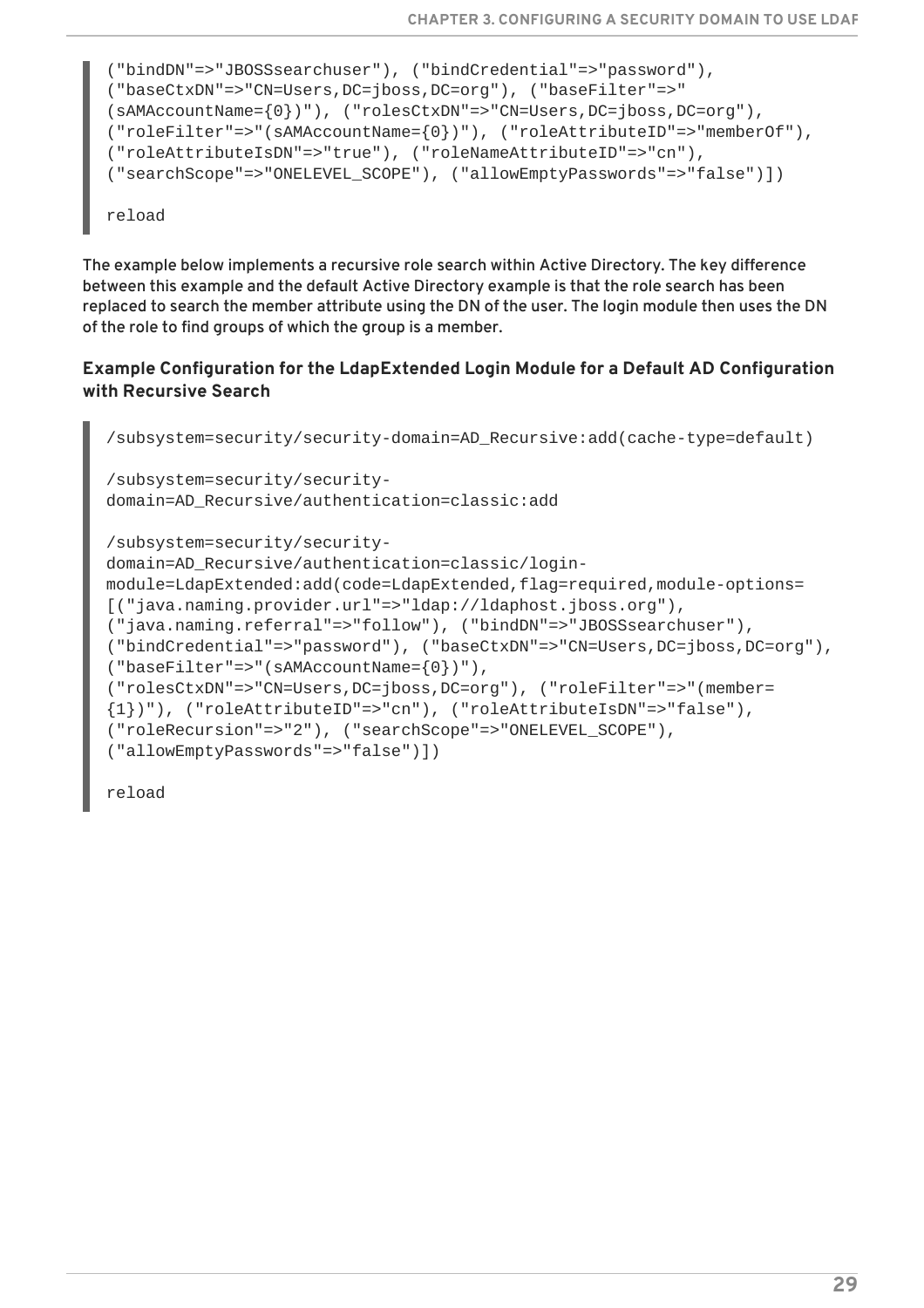## <span id="page-33-0"></span>**CHAPTER 4. CONFIGURING A SECURITY DOMAIN TO USE A DATABASE**

Similar to LDAP, security domains can be configured to use a database for authentication and authorization by using a login module.

## <span id="page-33-1"></span>**4.1. DATABASE LOGIN MODULE**

The Database login module is a Java Database Connectivity-based (JDBC) login module that supports authentication and role mapping. This login module is used if username, password and role information are stored in a relational database.

This works by providing a reference to logical tables containing Principals and Roles in the expected format. For example:

Table Principals(PrincipalID text, Password text) Table Roles(PrincipalID text, Role text, RoleGroup text)

The Principals table associates the user PrincipalID with the valid password and the Roles table associates the user PrincipalID with its role sets. The roles used for user permissions must be contained in rows with a RoleGroup column value of Roles.

The tables are logical in that users can specify the SQL query that the login module uses. The only requirement is that the **java.sql.ResultSet** has the same logical structure as the Principals and Roles tables described previously. The actual names of the tables and columns are not relevant as the results are accessed based on the column index.

To clarify this notion, consider a database with two tables, Principals and Roles, as already declared. The following statements populate the tables with the following data:

- PrincipalID *java* with a Password of *echoman* in the Principals table
- PrincipalID *java* with a role named *Echo* in the *RolesRoleGroup* in the Roles table
- PrincipalID *java* with a role named *caller-java* in the *CallerPrincipalRoleGroup* in the Roles table

For a full list of [configuration](https://access.redhat.com/documentation/en-us/red_hat_jboss_enterprise_application_platform/7.0/html-single/login_module_reference/#database_login_module) options for the Database login module, please see the Database login module section Red Hat JBoss Enterprise Application Platform Login Module Reference.

## <span id="page-33-2"></span>**4.1.1. Configuring a Security Domain to use the Database Login Module**

Before configuring a security domain to use the Database login module, a datasource must be properly configured.

For more information on creating and configure datasources in JBoss EAP please see the Datasource Management section of the Red Hat JBoss Enterprise Application Platform [Configuration](https://access.redhat.com/documentation/en-us/red_hat_jboss_enterprise_application_platform/7.0/html-single/configuration_guide/#datasource_management) Guide .

Once a datasource has been properly configured, a security domain may be configured to use the Database login module. The below example assumes a datasource named *MyDatabaseDS* has been created and properly configured with a database that is constructed with the following:

CREATE TABLE Users(username VARCHAR(64) PRIMARY KEY, passwd VARCHAR(64)) CREATE TABLE UserRoles(username VARCHAR(64), role VARCHAR(32))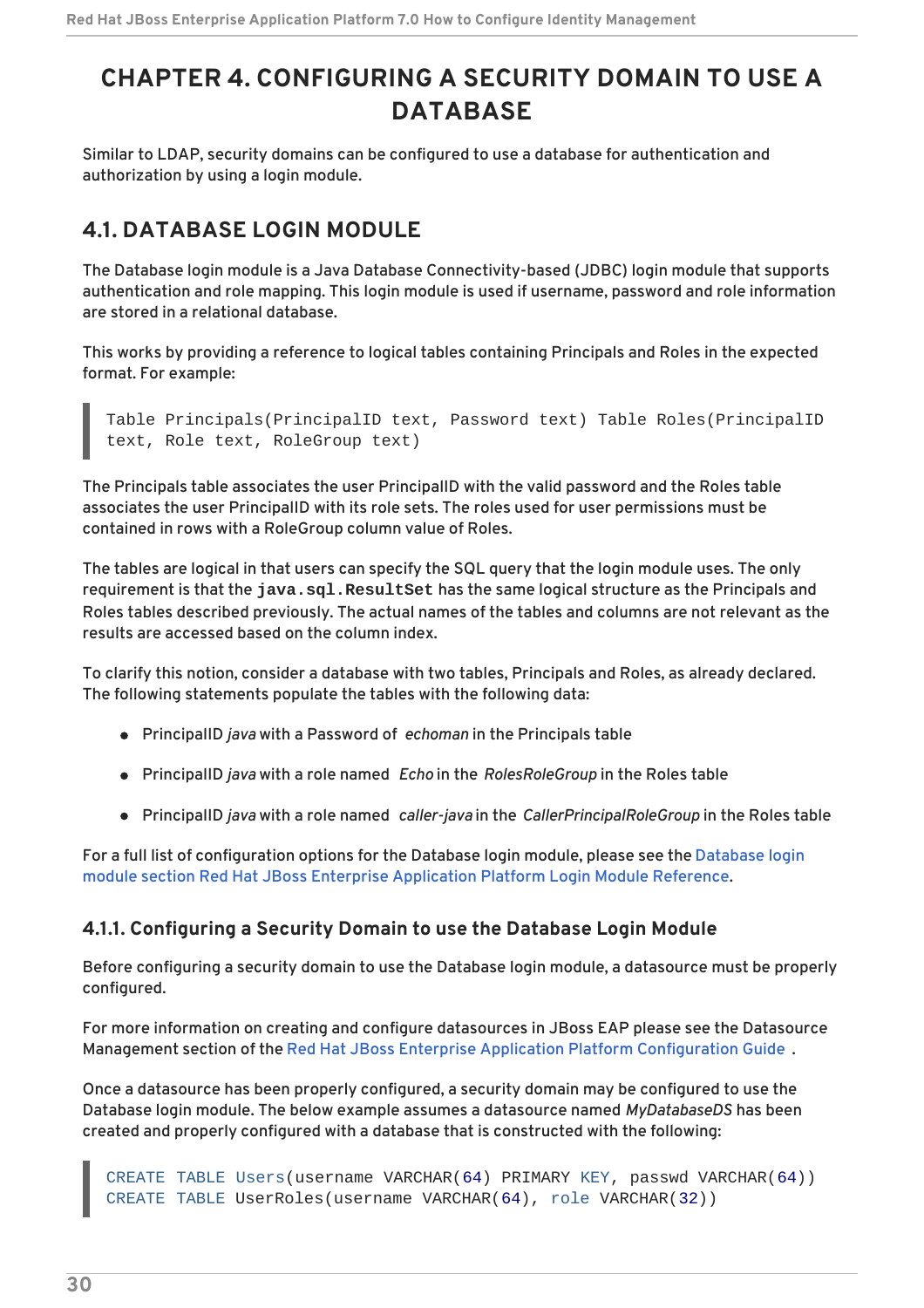## **CLI Commands for Adding the Database Login Module**

/subsystem=security/security-domain=testDB:add

/subsystem=security/security-domain=testDB/authentication=classic:add

```
/subsystem=security/security-domain=testDB/authentication=classic/login-
module=Database:add(code=Database,flag=required,module-options=
[("dsJndiName"=>"java:/MyDatabaseDS"),("principalsQuery"=>"select passwd
from Users where username=?"),("rolesQuery"=>"select role, 'Roles' from
UserRoles where username=?")])
```
reload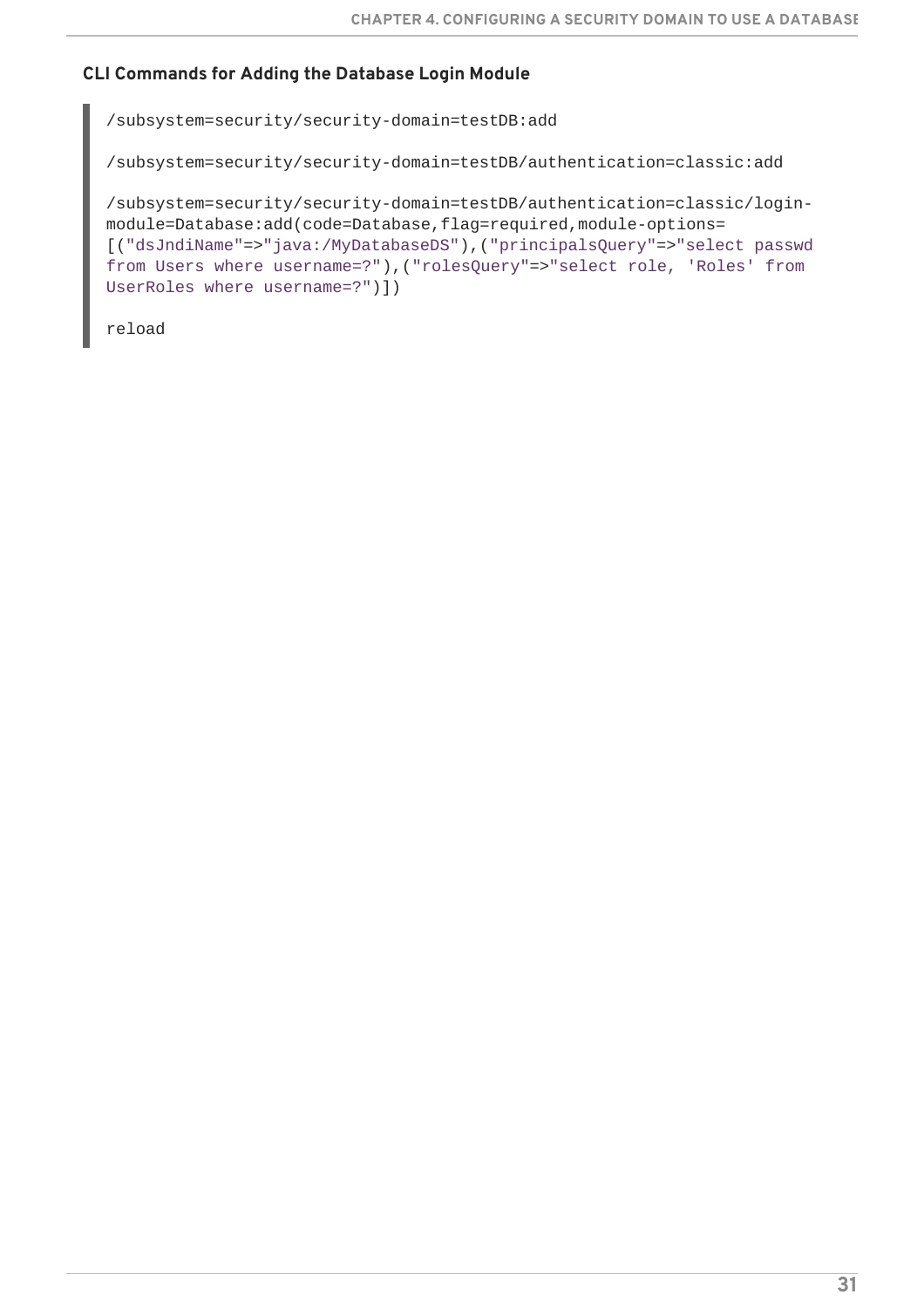## <span id="page-35-0"></span>**CHAPTER 5. CONFIGURING A SECURITY DOMAIN TO USE A FILESYSTEM**

Security domains can also be configured to use a filesystem as an identity store for authentication and authorization by using a login module.

## <span id="page-35-1"></span>**5.1. USERSROLES LOGIN MODULE**

UsersRoles login module is a simple login module that supports multiple users and user roles loaded from Java properties files. The primary purpose of this login module is to easily test the security settings of multiple users and roles using properties files deployed with the application. The default username-to-password mapping filename is **users.properties** and the default username-to-roles mapping filename is **roles.properties**.



## **NOTE**

This login module supports password stacking, password hashing, and unauthenticated identity.

The properties files are loaded during initialization using the initialize method thread context class loader. This means that these files can be placed on the classpath of the Java EE deployment (for example, into the **WEB-INF/classes** folder in the WAR archive), or into any directory on the server classpath.

For a full list of [configuration](https://access.redhat.com/documentation/en-us/red_hat_jboss_enterprise_application_platform/7.0/html-single/login_module_reference/#usersroles_login_module) options for the UsersRoles login module, please see the UsersRoles login module section Red Hat JBoss Enterprise Application Platform Login Module Reference.

## <span id="page-35-2"></span>**5.1.1. Configuring a Security Domain to use the UsersRoles Login Module**

The below example assumes the following files have been created and are available on the application's classpath:

- sampleapp-users.properties
- sampleapp-roles.properties

## **CLI Commands for Adding the UserRoles Login Module**

/subsystem=security/security-domain=sampleapp:add

/subsystem=security/security-domain=sampleapp/authentication=classic:add

```
/subsystem=security/security-
domain=sampleapp/authentication=classic/login-
module=UsersRoles:add(code=UsersRoles,flag=required,module-options=
[("usersProperties"=>"sampleapp-users.properties"),
("rolesProperties"=>"sampleapp-roles.properties")])
```
reload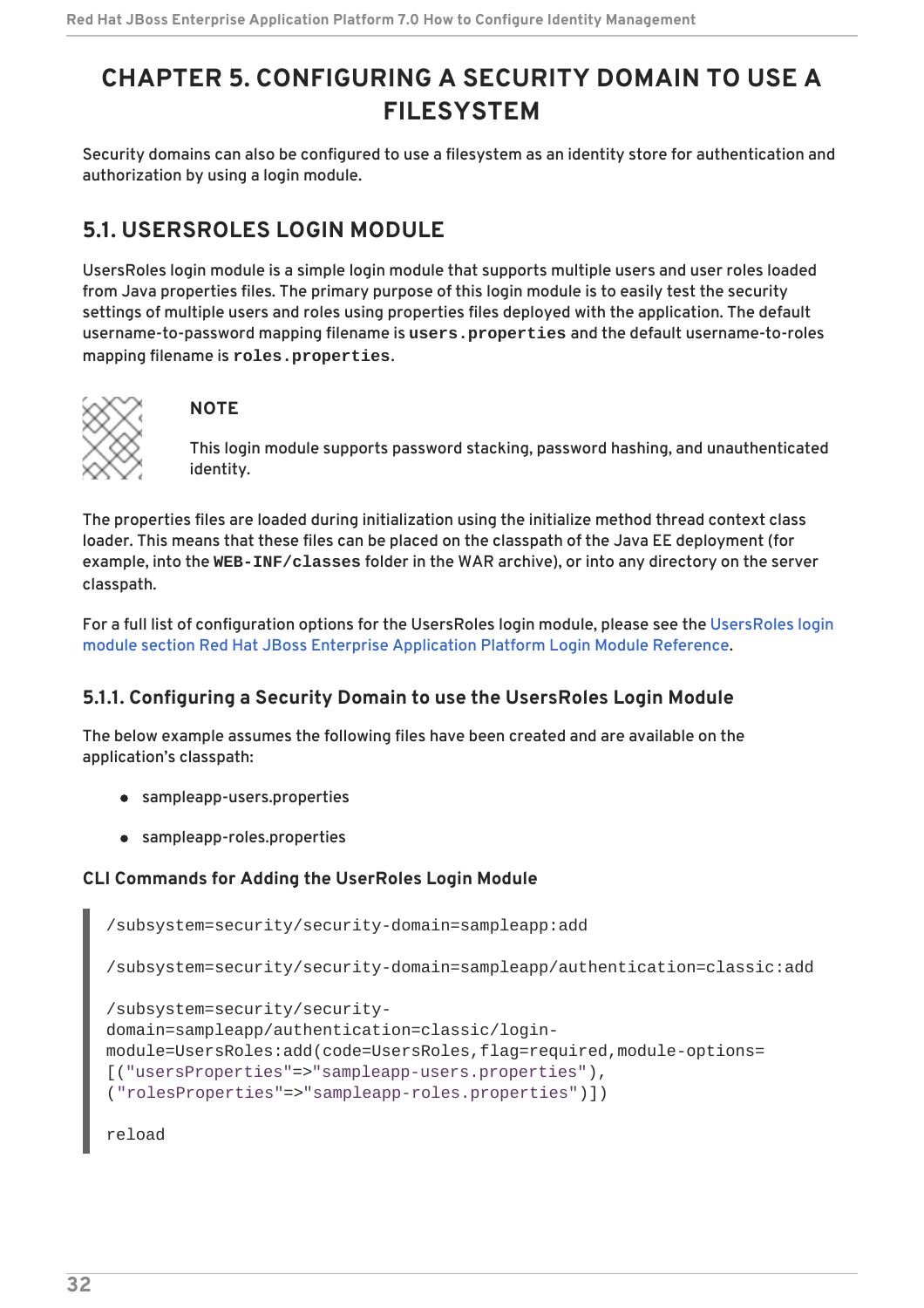## <span id="page-36-0"></span>**CHAPTER 6. CONFIGURING A SECURITY DOMAIN TO USE CERTIFICATE-BASED AUTHENTICATION**

JBoss EAP provides you with the ability to use certificate-based authentication with security domains to secure web applications or EJBs.



## **IMPORTANT**

Before you can configure [certificate-based](https://access.redhat.com/documentation/en-us/red_hat_jboss_enterprise_application_platform/7.0/html-single/how_to_configure_server_security/#application_2-way_ssl) authentication, you need to have Two-Way SSL/TLS for Applications enabled and configured, which requires X509 certificates configured for both the JBoss EAP instance as well as any clients accessing the web application or EJB secured by the security domain.

Once the certificates, truststores, and two-way SSL/TLS are configured, you then can proceed with configuring a security domain that uses certificate-based authentication, configuring an application to use that security domain, and configuring your client to use the client certificate.

## <span id="page-36-1"></span>**6.1. CREATING A SECURITY DOMAIN WITH CERTIFICATE-BASED AUTHENTICATION**

To create a security domain that uses certificate-based authentication, you need to specify a truststore as well as a [Certificate](https://access.redhat.com/documentation/en-us/red_hat_jboss_enterprise_application_platform/7.0/html-single/login_module_reference/#certificate_based_login_modules) login module or one of its subclasses.

The truststore must contain any trusted client certificates used for authentication, or it must contain the certificate of the certificate authority used to sign the client's certificate. The login module is used to authenticate the certificate presented by the client using the configured truststore. The security domain as a whole also must provide a way to map a role to the principal once it is authenticated. The [Certificate](https://access.redhat.com/documentation/en-us/red_hat_jboss_enterprise_application_platform/7.0/html-single/login_module_reference/.xml#certificate_based_login_modules) login module itself will not map any role information to the principal, but it may be combined with another login module to do so. Alternatively, two subclasses of the Certificate login module, [CertificateRoles](https://access.redhat.com/documentation/en-us/red_hat_jboss_enterprise_application_platform/7.0/html-single/login_module_reference/#certificateroles_login_module) and [DatabaseCertificate,](https://access.redhat.com/documentation/en-us/red_hat_jboss_enterprise_application_platform/7.0/html-single/login_module_reference/#databasecertificate_login_module) do provide a way to map roles to a principal after it is authenticated. The below example shows how to configure a security domain with certificate-based authentication using the CertificateRoles login module.



## **WARNING**

When performing authentication, the security domain will use the same certificate presented by the client when establishing two-way SSL/TLS. As a result, the client must use the same certificate for **BOTH** two-way SSL/TLS and the certificatebased authentication with the application or EJB.

## **Example Security Domain with Certificate-Based Authentication**

/subsystem=security/security-domain=cert-roles-domain:add

```
/subsystem=security/security-domain=cert-roles-
domain/jsse=classic:add(truststore={password=secret,
url="/path/to/server.truststore.jks"}, keystore={password=secret,
url="/path/to/server.keystore.jks"}, client-auth=true)
```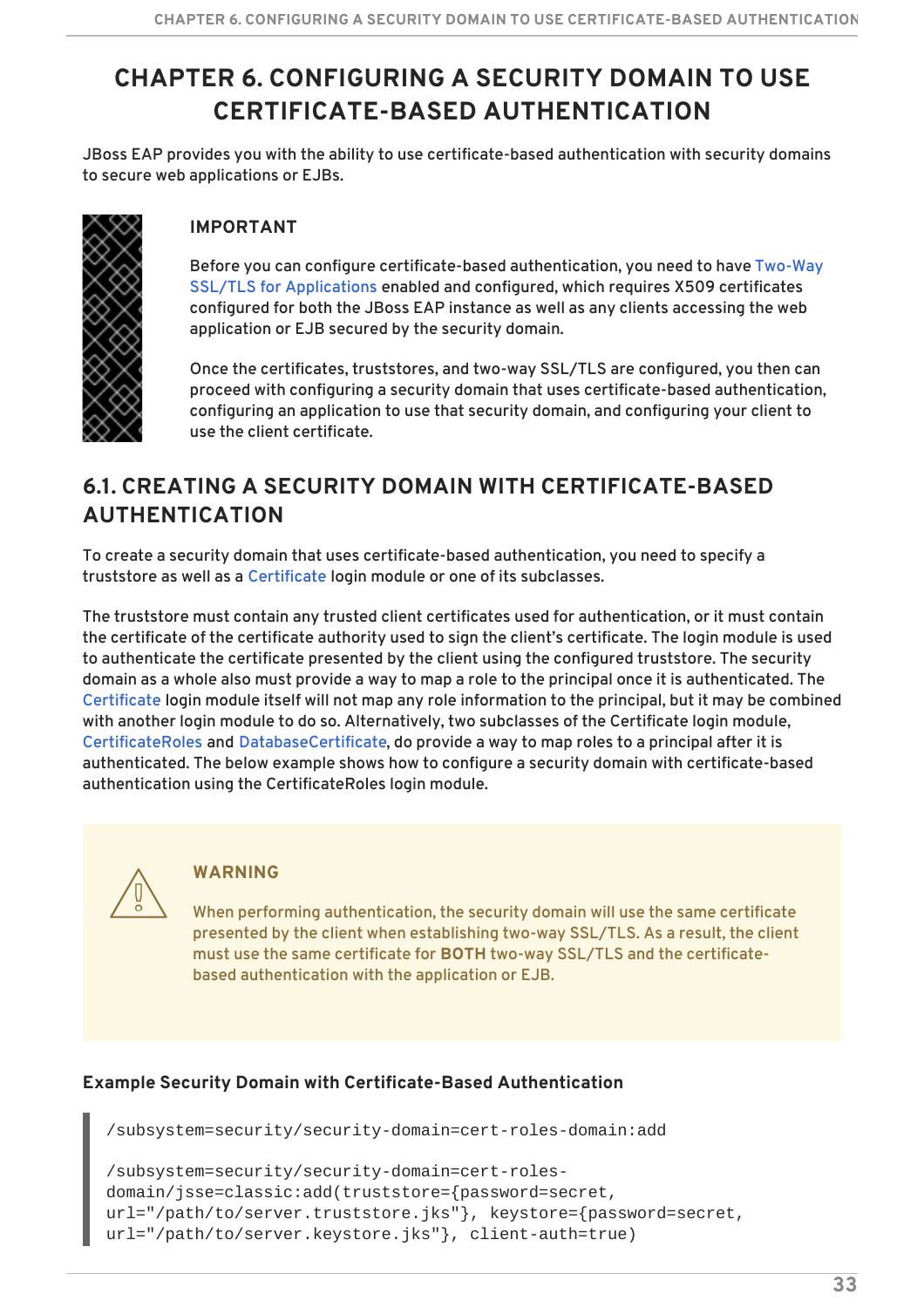/subsystem=security/security-domain=cert-rolesdomain/authentication=classic:add

```
/subsystem=security/security-domain=cert-roles-
domain/authentication=classic/login-
module=CertificateRoles:add(code=CertificateRoles, flag=required, module-
options=[ securityDomain="cert-roles-domain",
rolesProperties="${jboss.server.config.dir}/cert-
roles.properties",password-stacking="useFirstPass",
verifier="org.jboss.security.auth.certs.AnyCertVerifier"])
```
## **NOTE**

The above example uses the CertificateRoles login module to handle authentication and map roles to authenticated principals. It does so by referencing a properties file using the **rolesProperties** attribute. This file lists usernames and roles using the following format:

```
user1=roleA
user2=roleB,roleC
user3=
```
Since usernames are presented as the DN from the provided certificate, for example **CN=valid-client, OU=JBoss, O=Red Hat, L=Raleigh, ST=NC, C=US**, you have to escape special characters such as **=** and spaces when using a properties file:

**Example Roles Properties File**

```
CN\>=valid\--client, \ OU\>=Boss, \ O\>=Red\ that, \ O\>=Raleigh, \ O\ST\=NC,\ C\=US=Admin
```
To view, the DN of certificate:

```
$ keytool -printcert -file valid-client.crt
Owner: CN=valid-client, OU=JBoss, O=Red Hat, L=Raleigh, ST=NC,
C=US
...
```
## <span id="page-37-0"></span>**6.2. CONFIGURING AN APPLICATION TO USE A SECURITY DOMAIN WITH CERTIFICATE-BASED AUTHENTICATION**

Similar to configuring an application to use a security domain with other forms of authentication, you need to configure both the **jboss-web.xml** and **web.xml** files appropriately.

For **jboss-web.xml**, you add a reference to the security domain you configured for certificate-based authentication.

**Example jboss-web.xml**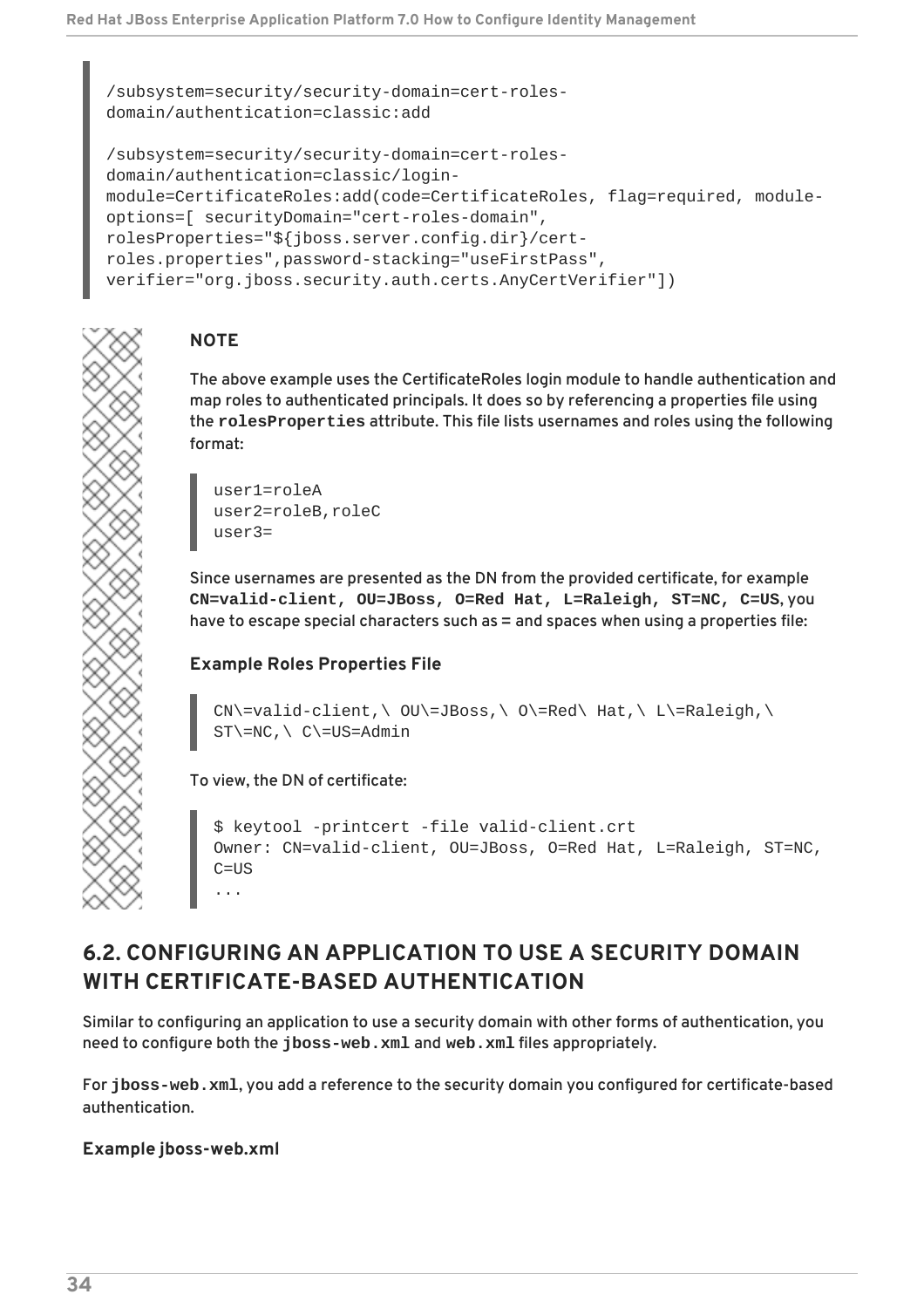```
<jboss-web>
  <security-domain>cert-roles-domain</security-domain>
</jboss-web>
```
For the **web.xml**, set the **<auth-method>** attribute in **<login-config>** to **CLIENT-CERT**. You also need to have a **<security-constraint>** as well as **<security-roles>** defined as well.

## **Example web.xml**

```
<web-app>
  <!-- URL for secured portion of application-->
  <security-constraint>
    <web-resource-collection>
      <web-resource-name>secure</web-resource-name>
      <url-pattern>/secure/*</url-pattern>
    </web-resource-collection>
    <auth-constraint>
      <role-name>All</role-name>
    </auth-constraint>
  </security-constraint>
  <!-- Security roles referenced by this web application -->
  <security-role>
    <description>The role that is required to log in to the
application</description>
    <role-name>All</role-name>
  </security-role>
  <login-config>
    <auth-method>CLIENT-CERT</auth-method>
    <realm-name>cert-roles-domain</realm-name>
  </login-config>
</web-app>
```
## <span id="page-38-0"></span>**6.3. CONFIGURING THE CLIENT**

For a client to authenticate against an application secured with certificate-based authentication, the client needs access to a client certificate that is contained in the JBoss EAP instance's truststore. For example, if accessing the application using a browser, the client will need to import the trusted certificate into the browser's truststore.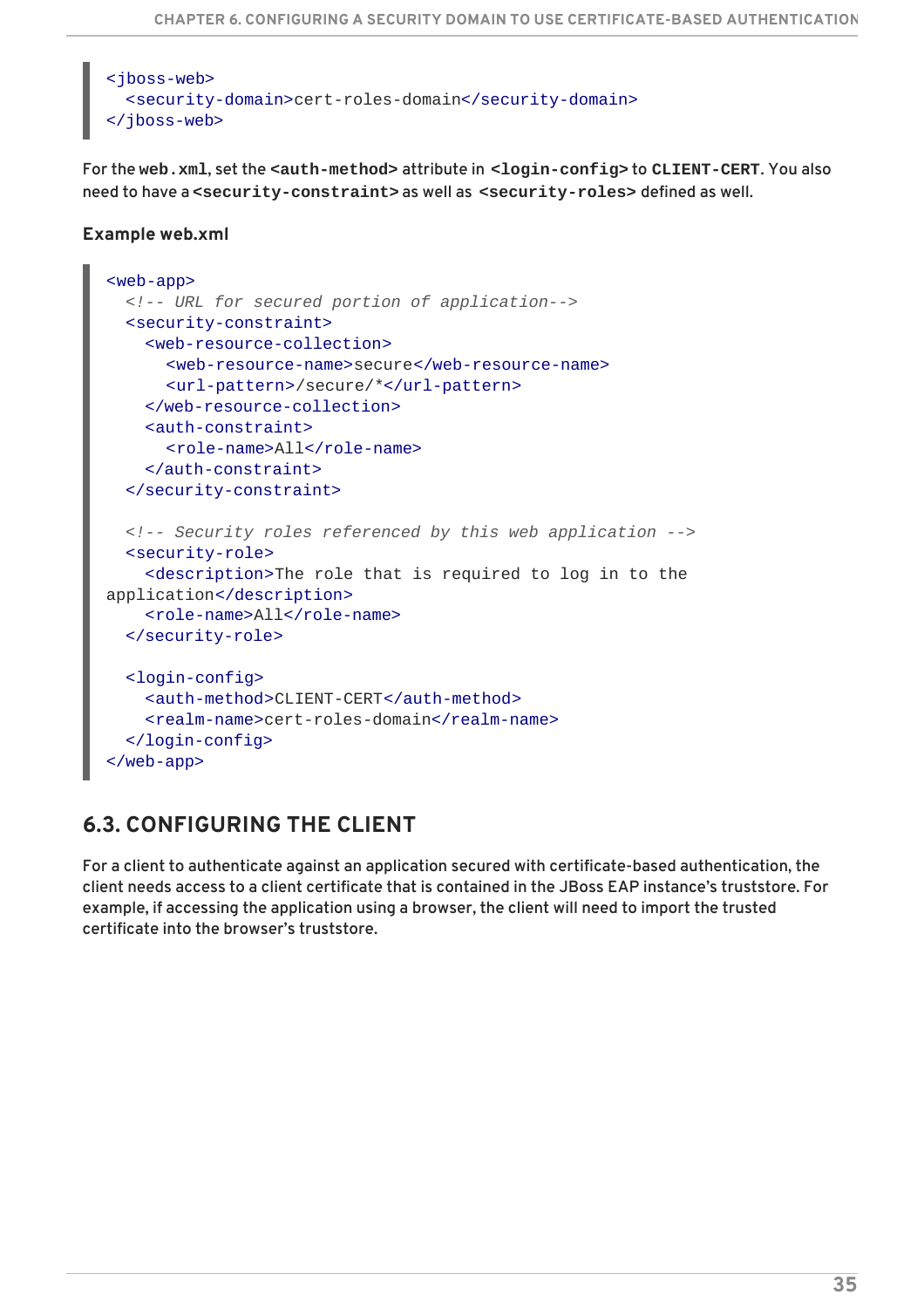## <span id="page-39-0"></span>**CHAPTER 7. CONFIGURING A SECURITY DOMAIN TO USE A SECURITY MAPPING**

Adding a security mapping to a security domain allows for authentication and authorization information to be combined after the authentication or authorization happens, but before the information is passed to the application. For more information on security mapping, please see the Security Mapping section of the Red Hat JBoss Enterprise Application Platform Security [Architecture](https://access.redhat.com/documentation/en-us/red_hat_jboss_enterprise_application_platform/7.0/html-single/security_architecture/#security_mapping) Guide.

To add a security mapping to an existing security domain, a *code*, *type*, and relevant module options must be configured. The *code* field is the short name, for example *SimpleRoles*, *PropertiesRoles*, *DatabaseRoles*, or class name of the security mapping module. The *type* field refers to the type of mapping this module performs, and the allowed values are *principal*, *role*, *attribute*, or *credential*. For a full list of the available security mapping modules and their module options, see the Security Mapping Modules section of the Red Hat JBoss Enterprise [Application](https://access.redhat.com/documentation/en-us/red_hat_jboss_enterprise_application_platform/7.0/html-single/login_module_reference/#security_mapping_modules) Platform Login Module Reference.

## **Example CLI Commands for Adding a SimpleRoles Security Mapping to an Existing Security Domain**

/subsystem=security/security-domain=sampleapp/mapping=classic:add

/subsystem=security/security-domain=sampleapp/mapping=classic/mappingmodule=SimpleRoles:add(code=SimpleRoles,type=role,module-options= [("user1"=>"specialRole")])

reload